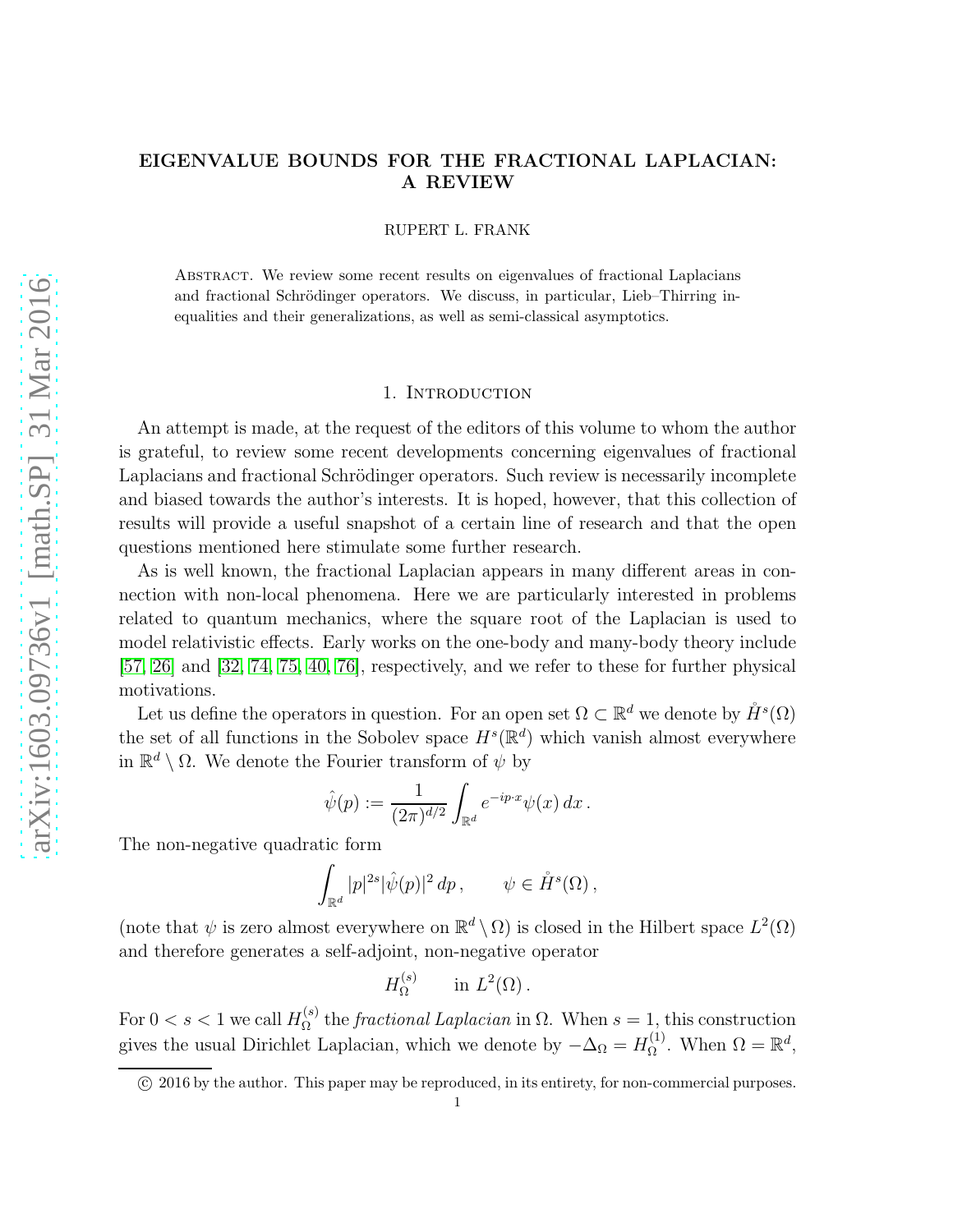then  $H_{\mathbb{R}^d}^{(s)}$  coincides with the fractional power s (in the sense of the functional calculus) of the operator  $-\Delta_{\mathbb{R}^d}$  and we will simplify notation by writing  $(-\Delta)^s = H_{\mathbb{R}^d}^{(s)}$  $\mathbb{R}^{d}$ . It is important to note that when  $\Omega \neq \mathbb{R}^d$  (up to sets of capacity zero), then  $H_{\Omega}^{(s)}$  does not coincide with the fractional power of the operator  $-\Delta_{\Omega}$  and, in fact, the comparison of these two operators is one of the recurring themes in this review.

There is a useful alternative expression for the fractional Laplacian, namely,

$$
\int_{\mathbb{R}^d} |p|^{2s} |\hat{\psi}(p)|^2 dp = a_{d,s} \iint_{\mathbb{R}^d \times \mathbb{R}^d} \frac{|\psi(x) - \psi(y)|^2}{|x - y|^{d+2s}} dx dy
$$

for all  $\psi \in H^s(\mathbb{R}^d)$  with

<span id="page-1-0"></span>
$$
a_{d,s} = 2^{2s-1} \pi^{-d/2} \frac{\Gamma(\frac{d+2s}{2})}{|\Gamma(-s)|}.
$$
\n(1.1)

This follows immediately from Plancherel's theorem and the fact that

$$
4a_{d,s}\int_{\mathbb{R}^d}\frac{\sin^2(z_d/2)}{|z|^{d+2s}}\,dz=1.
$$

Besides the fractional Laplacian on an open set we will also be interested in the fractional Schrödinger operator  $(-\Delta)^s + V$ . Heuristically, the connection between the two operators is that the fractional Laplacian in  $\Omega$  is the special case of the fractional Schrödinger operator with the potential V which equals 0 on  $\Omega$  and  $+\infty$ on its complement. This intuition can be made precise as a limiting theorem, at least in the case of a not too irregular boundary, but we will not make use of this here. Nevertheless, it is useful to keep this construction in mind when comparing the results for both operators.

As we said, our main concern here are eigenvalue bounds for  $H_{\Omega}^{(s)}$  $\Omega^{(s)}$  and  $(-\Delta)^s + V$ . It is technically convenient to consider, instead of eigenvalues, the numbers given by the variational principle. Namely, for a general self-adjoint operator A with quadratic form a in a Hilbert space and for  $n \in \mathbb{N}$  we define

$$
E_n(A) := \sup_{\psi_1, ..., \psi_{n-1}} \left( \inf_{0 \neq \psi \perp \psi_1, ..., \psi_{n-1}} \frac{a[\psi]}{\|\psi\|^2} \right).
$$

According to the variational principle, if  $E_n(A) < \inf \operatorname{ess-spec}(A)$ , then  $E_n(A)$  is the n-th eigenvalue of A, counting multiplicities. In general, however,  $E_n(A)$  need not be an eigenvalue. Since our tools in this paper are of variational nature, they lead naturally to inequalities for  $E_n(A)$ , independently of whether or not it actually is an eigenvalue.

Let us briefly outline the structure this review. In Section [2](#page-2-0) we begin with lower bounds on the ground state energies  $E_1(H_{\Omega}^{(s)})$  $(\Omega^{(s)})$  and  $E_1((-\Delta)^s + V)$ . These lower bounds come naturally from the shape optimization problems of minimizing  $E_1(H_{\Omega}^{(s)})$  $\binom{S}{\Omega}$  among all  $\Omega$  with given measure and minimizing  $E_1((-\Delta)^s + V)$  among all V with given  $L^p$  norm. The (classical) answers are given in Theorems [2.1](#page-2-1) and [2.2.](#page-3-0) We then turn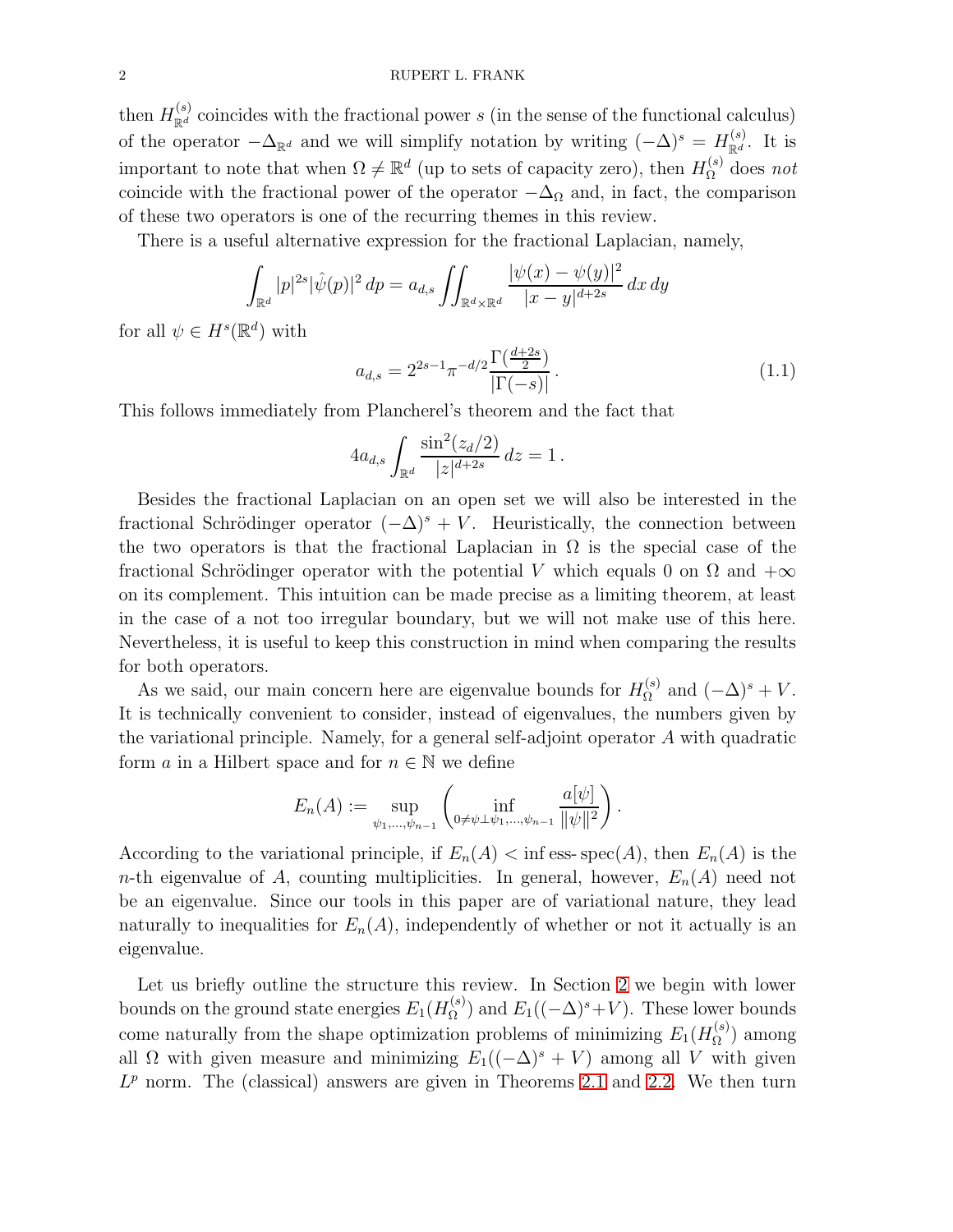to comparing the eigenvalues of the operators  $H_{\Omega}^{(s)}$  $\Omega^{(s)}$  and  $(-\Delta_{\Omega})^s$  and recall a theorem from [\[28\]](#page-18-3).

In Section [3.1](#page-6-0) we discuss the asymptotics of  $E_n(H_{\Omega}^{(s)})$  $\Omega^{(s)}$  as  $n \to \infty$  and of  $\#\{n :$  $E_n((-\Delta)^s + \alpha V) < 0$  as  $\alpha \to \infty$ . Both questions are closely related, because studying the asymptotics of  $E_n(H_{\Omega}^{(s)})$  $\mathcal{L}_{\Omega}^{(s)}$ ) as  $n \to \infty$  is the same as studying  $\#\{n : E_n(H_{\Omega}^{(s)})\}$  $\binom{S}{\Omega}$  >  $\{\mu\}$ as  $\mu \to \infty$ , which is the same as studying  $\# \{ n : E_n(h^{2s}H_{\Omega}^{(s)} - 1) \}$  as  $h \to 0$ . Clearly, studying  $\#\{n : E_n((-\Delta)^s + \alpha V) < 0\}$  as  $\alpha \to \infty$  is the same as studying  $\#\{n : E_n((-\Delta)^s + \alpha V) < 0\}$  $E_n(h^{2s}(-\Delta)^s + V) < 0$  as  $h \to 0$ , so both questions correspond to a semi-classical limit with an effective Planck constant h tending to zero. While the leading term in the asymptotics is well known and given by a Weyl-type formula, there are still open questions corresponding to subleading corrections.

In Section [4](#page-9-0) we supplement the asymptotic results on the number and sums of eigenvalues by 'uniform' inequalities which hold not only in the asymptotic regimes considered in the previous section. The important feature of these inequalities is, however, that they have a form reminiscent of the asymptotics. We present such eigenvalue bounds not only for  $H_{\Omega}^{(s)}$  $\Omega^{(s)}$  and  $(-\Delta)^s + V$ , but also for operators of the form  $(-\Delta)^s - W + V$ , where W is an explicit 'Hardy weight'.

We conclude with a short Section [5](#page-13-0) on (some of) the topics that we have not treated in this paper.

Acknowledgement. The author would like to thank B. Dyda, L. Geisinger, E. Lenzmann, E. Lieb, R. Seiringer and L. Silvestre for collaborations involving the fractional Laplacian. He thanks R. Bañuelos, M. Kwaśnicki, F. Maggi and R. Song for helpful comments. Partially support by U.S. National Science Foundation DMS-1363432 is acknowledged.

# 2. Bounds on single eigenvalues

<span id="page-2-0"></span>2.1. The fractional Faber–Krahn inequality. We recall that  $E_1(H_{\Omega}^{(s)})$  $\binom{S}{\Omega}$  denotes the ground state energy of the fractional Laplacian on a domain  $\Omega$ . Using Sobolev interpolation inequalities on  $\mathbb{R}^d$  (see, for instance, [\(2.4\)](#page-4-0) below) and Hölder's inequality it is easy to prove that

$$
E_1(H_\Omega^{(s)}) \ge C_{d,s} |\Omega|^{-2s/d}
$$

for some positive constant  $C_{d,s}$  depending only on d and s. The fractional Faber– Krahn inequality in the following theorem says that the optimal value of the constant  $C_{d,s}$  is attained when  $\Omega$  is a ball. We recall that for any measurable set  $E \subset \mathbb{R}^d$  of finite measure,  $E^*$  denotes the centered, open ball with radius determined such that  $|E^*| = |E|.$ 

<span id="page-2-1"></span>**Theorem 2.1.** Let  $\Omega \subset \mathbb{R}^d$  be open with finite measure. Then

$$
E_1(H_{\Omega}^{(s)}) \ge E_1(H_{\Omega^*}^{(s)})
$$

with equality if and only if  $\Omega$  is a ball.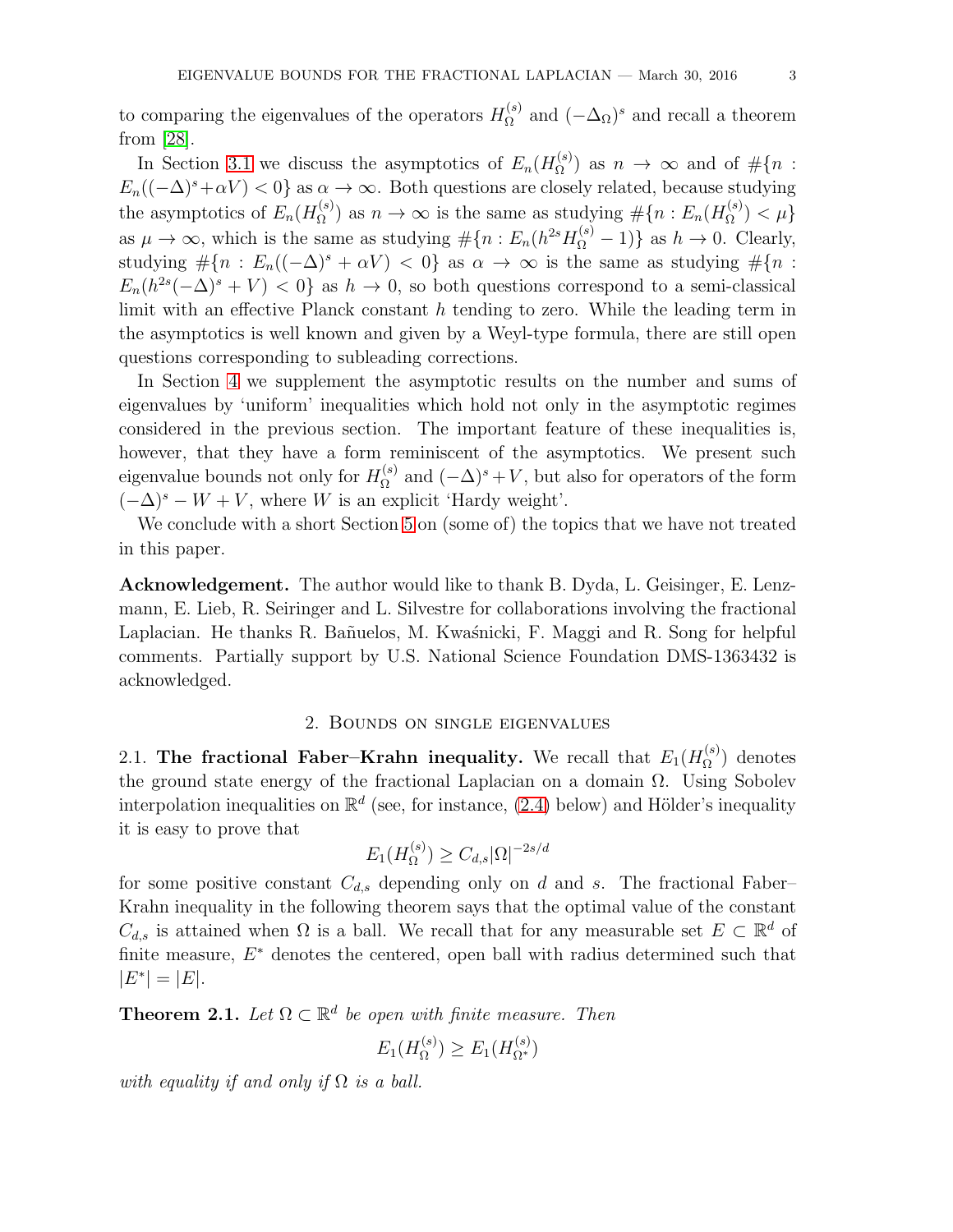This theorem follows easily using symmetric decreasing rearrangement (see, e.g., [\[71\]](#page-20-3) for a textbook presentation). We know [\[4\]](#page-17-0) that

<span id="page-3-1"></span>
$$
\|(-\Delta)^{s/2}\psi\|^2 \ge \|(-\Delta)^{s/2}\psi^*\|^2\,,\tag{2.1}
$$

where  $\psi^*$  denotes the rearrangement of  $\psi$ , and since  $\|\psi^*\|^2 = \|\psi\|^2$  and  $\psi^*$  is supported in  $\overline{\Omega^*}$ , we obtain the inequality in the theorem. The strictness of the ball follows from the strictness in [\(2.1\)](#page-3-1), see [\[24,](#page-18-4) [51\]](#page-19-1). For results related to and generalizing Theorem [2.1,](#page-2-1) see [\[13\]](#page-17-1).

It would be interesting to supplement Theorem [2.1](#page-2-1) with a stability result analogous to [\[53,](#page-19-2) [21\]](#page-17-2), namely to show that  $E_1(H_{\Omega}^{(s)})$  $E_1(B_{\Omega^*}^{(s)})$  is bounded from below by a constant (depending only on s and d) times  $|\Omega|^{-2s/d-2}$  inf $\{|B\Delta\Omega|^2: B$  ball with  $|B|=$  $|\Omega|\}.$ 

Theorem [2.1](#page-2-1) corresponds to minimizing  $E_1(H_{\Omega}^{(s)})$  $\Omega^{(s)}$  among all sets  $\Omega$  with given measure. Another interesting problem is minimizing  $E_1(H_{\Omega}^{(s)})$  $\Omega_{\Omega}^{(s)}$  among all *convex* sets  $\Omega$ with given inner radius  $r_{\text{in}}(\Omega) := \sup_{x \in \Omega} \text{dist}(x, \Omega^c)$ . Optimal results for this question appear in  $[6, 78]$  $[6, 78]$ .

2.2. The fractional Keller inequality. We recall that  $E_1((-\Delta)^s + V)$  denotes the ground state energy of the fractional Schrödinger operator. In  $[62]$  Keller asked for  $s = 1$  how small the ground state energy can be for a given  $L^p$  norm of the potential; see also [\[73\]](#page-20-5). The following theorem generalizes this result to the fractional case.

<span id="page-3-0"></span>**Theorem 2.2.** Let  $d \geq 1$ ,  $0 < s < 1$  and  $\gamma > 0$ . If  $d = 1$  and  $s > 1/2$  we assume in addition that  $\gamma \geq 1 - 1/(2s)$ . Then

$$
K_{\gamma,d,s} := -\inf_{V} \frac{E_1((-\Delta)^s + V)}{\|V\|_{\gamma+d/(2s\gamma)}^{1+d/(2s\gamma)}} < \infty.
$$

Moreover, there is a positive, radial, symmetric decreasing function  $W$  such that the inequality

<span id="page-3-2"></span>
$$
E_1((-\Delta)^s + V) \ge -K_{\gamma,d,s} \left(\int_{\mathbb{R}^d} |V|^{\gamma + d/(2s)} dx\right)^{1/\gamma}
$$
\n(2.2)

is strict unless  $V = -b^{-2s}W((x-a)/b)$  for some  $a \in \mathbb{R}^d$  and  $b > 0$ .

Let us briefly sketch the proof. The key idea (essentially contained in [\[73\]](#page-20-5) for  $s = 1$ ) is that the inequality  $K_{\gamma,d,s}$  is equivalent to a Sobolev interpolation inequality. According to the variational definition of  $E_1((-\Delta)^s + V)$  we have

$$
-K_{\gamma,d,s} = \inf_{V} \inf_{\psi} \frac{\|(-\Delta)^{s/2}\psi\|^2 + \int_{\mathbb{R}^d} V |\psi|^2 dx}{\|\psi\|^2 \|V\|_{\gamma+d/(2s)}^{1+d/(2s\gamma)}}
$$

Since the quotient in this formula remains invariant if we replace both  $V(x)$  by  $b^2V(bx)$ and  $\psi(x)$  by  $c\psi(bx)$  for arbitrary  $b, c > 0$ , we can restrict the infimum to potentials V with  $||V||_{\gamma+d/(2s)} = 1$  and to functions  $\psi$  with  $||\psi|| = 1$ . Moreover, since the quotient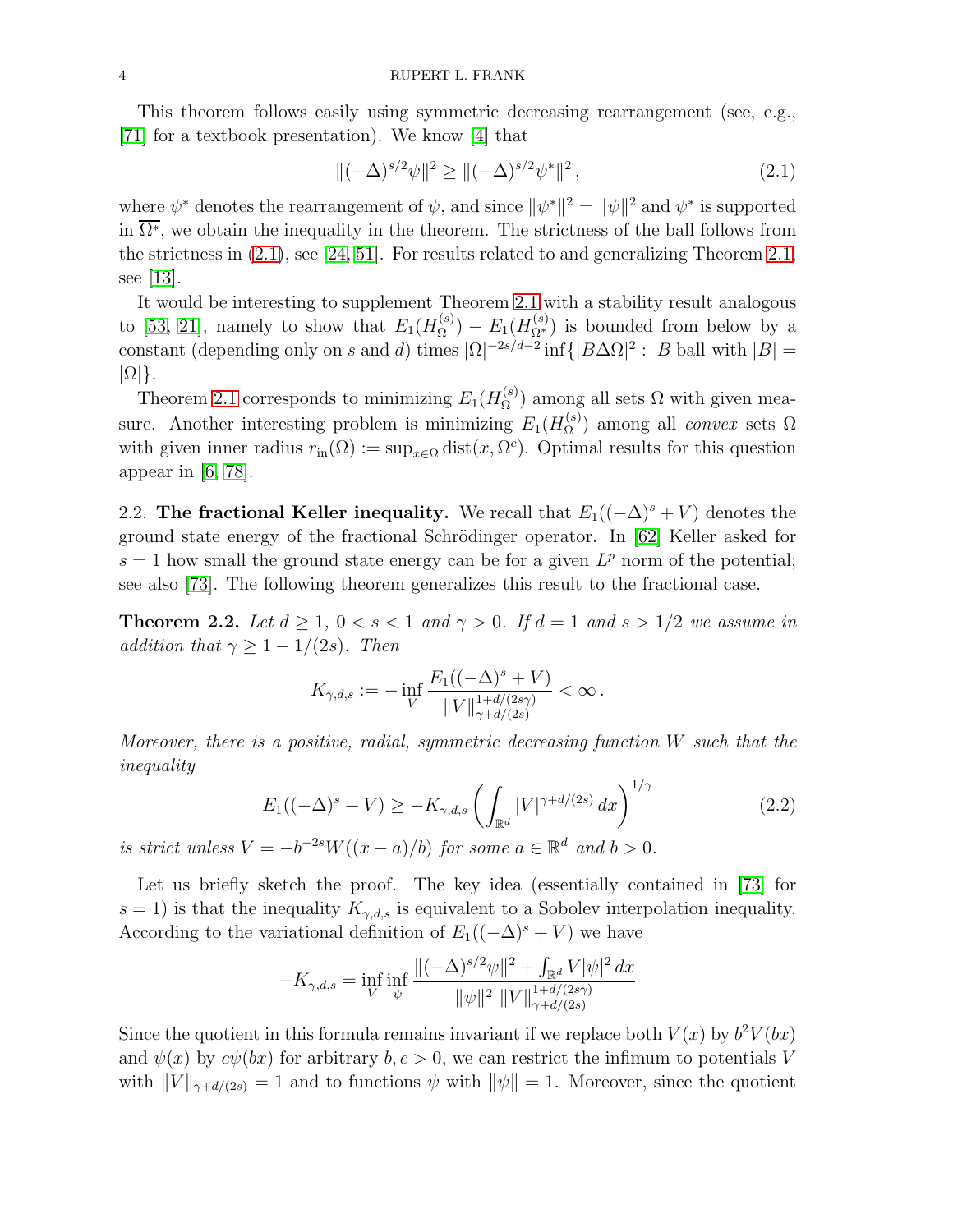does not increase if we replace V by  $-|V|$  we can restrict the infimum to potentials  $V \leq 0$ . We summarize these findings as

$$
-K_{\gamma,d,s} = \inf \{ \mathcal{E}_q[\psi] + \mathcal{H}_q[\psi, U] : U \ge 0, \ \|\psi\| = \|U\|_{q/(q-2)} = 1 \}
$$
  
with  $q \ge 2$  such that  $1/(\gamma + d/(2s)) + 2/q = 1$ ,

$$
\mathcal{E}_q[\psi] = ||(-\Delta)^{s/2}\psi||^2 - ||\psi||_q^2
$$

and

$$
\mathcal{H}_q[\psi, U] = ||\psi||_q^2 - \int_{\mathbb{R}^d} U |\psi|^2 dx.
$$

By Hölder's inequality we have  $\mathcal{H}_q[\psi, U] \geq 0$  for  $U \geq 0$  with  $||U||_{q/(q-2)} = 1$ , and equality holds if and only if  $U = (|\psi|/||\psi||_q)^{q-2}$ . Thus,  $K_{\gamma,d,s} < \infty$  is equivalent to

<span id="page-4-1"></span>
$$
\inf \{ \mathcal{E}_q[\psi] : \ \|\psi\| = 1 \} > -\infty \,, \tag{2.3}
$$

and there is a bijective correspondence between V's realizing equality in [\(2.2\)](#page-3-2) and  $\psi$ 's realizing the infimum in  $(2.3)$ . The statement  $(2.3)$  is, by scaling, equivalent to the Sobolev interpolation inequality

<span id="page-4-0"></span>
$$
\|(-\Delta)^{s/2}\psi\|^{2\theta}\|\psi\|^{2(1-\theta)} \ge \mathcal{S}_{d,q,s}\|\psi\|_{q}^{2}
$$
\n(2.4)

with a constant  $\mathcal{S}_{d,q,s} > 0$  and some  $\theta \in (0,1)$  uniquely determined by scaling). This inequality is well known to hold for  $2 \le q \le 2d/(d-2s)$  if  $d > 2s$ , for  $2 \le q < \infty$  if  $d = 2s$  and for  $2 \le q \le \infty$  if  $d < 2s$ . Therefore, we deduce that  $K_{\gamma,d,s} < \infty$  under the assumptions on  $\gamma$  in the theorem. Moreover, if  $\mathcal{S}_{d,q,s}$  denotes the optimal constant in [\(2.4\)](#page-4-0), then it is also well-known that there is a minimizer  $\psi$  for which equality holds (see, for instance, [\[25\]](#page-18-5) for a proof for  $s = 1$ ; the necessary modifications for s < 1 are, for instance, in [\[16\]](#page-17-4)). By the rearrangement inequality [\(2.1\)](#page-3-1), this  $\psi$  can be chosen positive, radial and symmetric decreasing. It was recently proved in [\[45,](#page-18-6) [46\]](#page-19-4) that there is a unique function  $Q$  such that any function achieving equality in  $(2.4)$ coincides with Q after translation, dilation and multiplication by a constant. This completes our sketch of the proof of the theorem.

We expect that the method from [\[25\]](#page-18-5), together with the non-degeneracy results from  $[45, 46]$  $[45, 46]$ , leads to a stability version of  $(2.2)$ .

2.3. Comparing eigenvalues of  $H_{\Omega}^{(s)}$  and  $(-\Delta_{\Omega})^s$ . It is important to distinguish between  $H_{\Omega}^{(s)}$  $\Omega^{(s)}$ , the fractional Laplacian on  $\Omega$ , and the fractional power  $(-\Delta_{\Omega})^s$  of the Dirichlet Laplacian. These two operators are different, but, as shown in the following theorem, the first one is always less or equal than the second one. We recall that for two operators A, B, which are bounded from below, we write  $A \leq B$  if their quadratic forms a, b with form domains  $\mathcal{D}[a], \mathcal{D}[b]$  satisfy  $\mathcal{D}[a] \supset \mathcal{D}[b]$  and  $a[u] \leq b[u]$  for every  $u \in \mathcal{D}[b]$ . Note that, by definition,  $A \leq B$  implies  $E_n(A) \leq E_n(B)$  for all  $n \in \mathbb{N}$ .

<span id="page-4-2"></span>**Theorem 2.3.** Let  $\Omega \subset \mathbb{R}^d$  be open and  $0 < s < 1$ . Then

<span id="page-4-3"></span>
$$
H_{\Omega}^{(s)} \le (-\Delta_{\Omega})^s \tag{2.5}
$$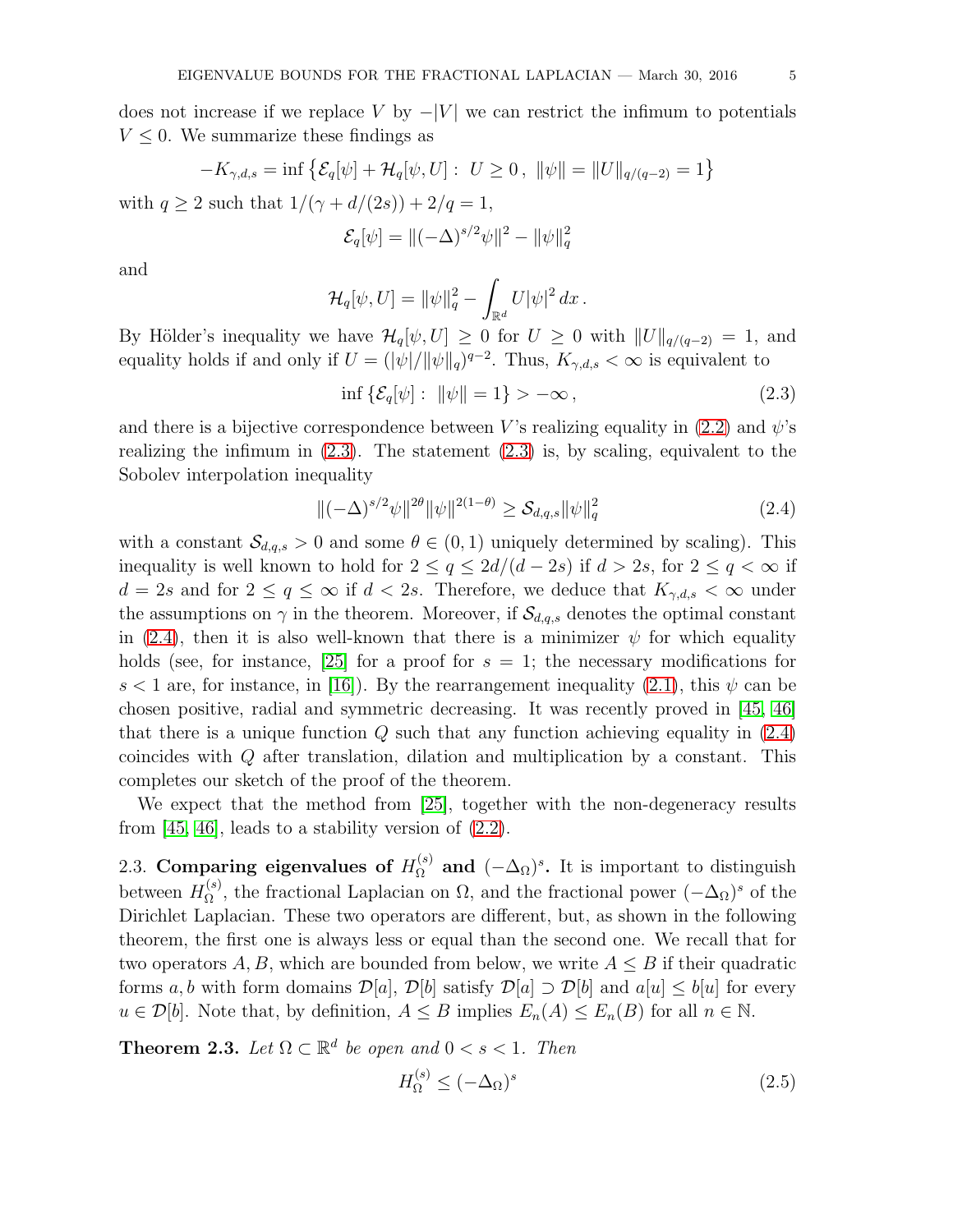In particular,

<span id="page-5-0"></span>
$$
E_n(H_{\Omega}^{(s)}) \le E_n((-\Delta_{\Omega})^s) = (E_n(-\Delta_{\Omega}))^s \quad \text{for all } n \in \mathbb{N}.
$$
 (2.6)

Moreover, unless  $\mathbb{R}^d \setminus \Omega$  has zero capacity, the operators  $H_{\Omega}^{(s)}$  $\Omega^{(s)}$  and  $(-\Delta_{\Omega})^s$  do not coincide.

The first part of the theorem is due to Chen–Song [\[28\]](#page-18-3) (see also [\[35\]](#page-18-7) and its gen-eralization in [\[29\]](#page-18-8)), which extends earlier results in [\[7\]](#page-17-5) for  $s = 1/2$  and in [\[34\]](#page-18-9) for s irrational. The second part concerning strictness is from [\[43\]](#page-18-10), where it is also shown that, in a certain sense,  $E_n(H_{\Omega}^{(s)})$  $E_n((-\Delta_{\Omega})^s)$  have the same leading term as  $n \to \infty$ , but a different subleading term; see Corollary [3.4](#page-8-0) below for a precise statement. An alternative proof of Theorem [2.3,](#page-4-2) which yields strict inequality in [\(2.6\)](#page-5-0) for any n for bounded  $\Omega$ , is in [\[79\]](#page-20-6) and is based on the Caffarelli–Silvestre extension technique [\[27\]](#page-18-11).

Let us sketch the idea of the proof of Theorem [2.3](#page-4-2) in [\[43\]](#page-18-10). It is based on the observation that, if A is a non-negative operator in a Hilbert space with trivial kernel, P an orthogonal projection and  $\varphi$  an operator monotone function on  $(0, \infty)$ , then

<span id="page-5-1"></span>
$$
P\varphi(PAP)P \ge P\varphi(A)P. \tag{2.7}
$$

Using Loewner's integral representation of operator monotone functions, this follows from

<span id="page-5-2"></span>
$$
P(PAP)^{-1}P \le PA^{-1}P\,,\tag{2.8}
$$

which, in turn, can be proved using a variational characterization of the inverse operator in the spirit of Dirichlet's principle. Inequality [\(2.5\)](#page-4-3) follows immediately from [\(2.7\)](#page-5-1) with the choice  $A = -\Delta$  in  $L^2(\mathbb{R}^d)$ ,  $P=$  multiplication by the characteristic function of  $\Omega$  (note that  $H_{\Omega}^{(s)} = P A^s P$  in the quadratic form sense) and  $\varphi(E) = E^s$ (which is operator monotone for  $0 < s < 1$ ). Analyzing the cases of equality in [\(2.8\)](#page-5-2) shows that, under the assumption that  $\varphi$  is not affine linear, equality in [\(2.7\)](#page-5-1) holds iff ran P is a reducing subspace of A. (This is stated in [\[43\]](#page-18-10) only for positive definite A, which is needed for  $(2.8)$ , but when passing from  $(2.8)$  to  $(2.7)$  one always has a positive definite operator.) Since  $L^2(\Omega)$  is not a reducing subspace for  $-\Delta$  in  $L^2(\mathbb{R}^d)$ unless  $\mathbb{R}^d \setminus \Omega$  has capacity zero, we obtain the second part of the theorem.

While Theorem [2.3](#page-4-2) gives an upper bound on  $E_n(H_{\Omega}^{(s)})$  $\Omega^{(s)}$ ) in terms of  $E_n(-\Delta_{\Omega}^s)$ , the following theorem, also due to Chen–Song [\[28\]](#page-18-3), yields a lower bound.

<span id="page-5-4"></span>**Theorem 2.4.** Let  $\Omega \subset \mathbb{R}^d$  be bounded and satisfy the exterior cone condition and let  $0 < s < 1$ . Then there is a  $c_{\Omega,s} > 0$  such that

<span id="page-5-3"></span>
$$
E_n(H_{\Omega}^{(s)}) \ge c_{\Omega,s} E_n((-\Delta_{\Omega})^s) = c_{\Omega,s} \left( E_n(-\Delta_{\Omega}) \right)^s \quad \text{for all } n \in \mathbb{N}. \tag{2.9}
$$

If  $\Omega$  is convex, [\(2.9\)](#page-5-3) holds with  $c_{\Omega,s} = 1/2$ .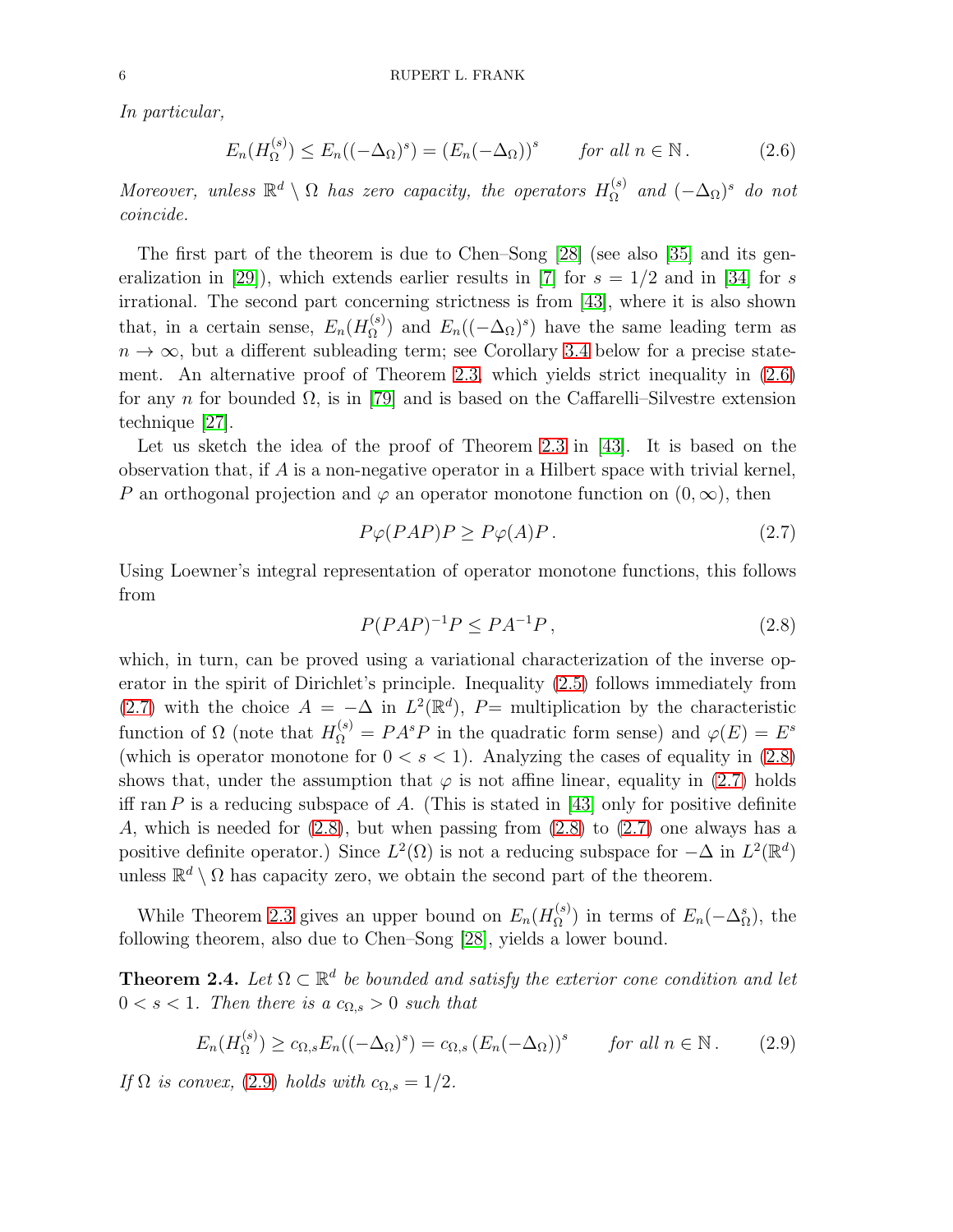We note that Theorem [2.4](#page-5-4) allows one to obtain lower bounds on  $E_n(H_{\Omega}^{(s)})$  $\Omega^{(s)}$  from lower bounds on  $E_n(-\Delta_{\Omega})$ . For instance, one can show that for convex domains  $E_1(H_{\Omega}^{(s)})$  $\mathbf{S}_{\Omega}^{(s)}$ ) is bounded from below by a constant times  $r_{\text{in}}(\Omega)^{-2s}$  [\[28\]](#page-18-3). This gives weaker inequalities, however, than the direct approach in [\[6,](#page-17-3) [78\]](#page-20-4).

# 3. Eigenvalue asymptotics

<span id="page-6-0"></span>3.1. Eigenvalue asymptotics for the fractional Laplacian. From a (fractional analogue) of Rellich's compactness lemma we know that  $H_{\Omega}^{(s)}$  has purely discrete spectrum when  $\Omega \subset \mathbb{R}^d$  has finite measure. In this subsection we discuss the asymptotics of the eigenvalues  $E_n(H_{\Omega}^{(s)})$  $\Omega^{(8)}$  as  $n \to \infty$ . The basic result is due to Blumenthal and Getour [\[19\]](#page-17-6) (see also [\[10,](#page-17-7) Rem. 2.2] and [\[55\]](#page-19-5)).

<span id="page-6-3"></span>**Theorem 3.1.** Let  $\Omega \subset \mathbb{R}^d$  be open with finite measure. Then

<span id="page-6-1"></span>
$$
\lim_{n \to \infty} \frac{E_n(H_\Omega^{(s)})}{n^{2s/d}} = (2\pi)^{2s} \omega_d^{-2s/d} |\Omega|^{-2s/d} \tag{3.1}
$$

with  $\omega_d = |\{\xi \in \mathbb{R}^d : |\xi| < 1\}|.$ 

Alternatively, one can write [\(3.1\)](#page-6-1) as

<span id="page-6-2"></span>
$$
\lim_{\mu \to \infty} \mu^{-d/(2s)} N(\mu, H_{\Omega}^{(s)}) = (2\pi)^{-d} \omega_d |\Omega| ,
$$
\n(3.2)

where for an arbitrary self-adjoint operator  $A$ , which is bounded from below, we set  $N(\mu, A) = \#\{n : E_n(A) < \mu\}.$  If A has discrete spectrum in  $(-\infty, \mu)$ , then  $N(\mu, A)$ denotes the total number of eigenvalues below  $\mu$ , counting multiplicities.

For later purposes we record that [\(3.1\)](#page-6-1) implies

<span id="page-6-4"></span>
$$
\lim_{N \to \infty} N^{-1-2s/d} \sum_{n=1}^{N} E_n(H_{\Omega}^{(s)}) = \frac{d}{d+2s} (2\pi)^{2s} \omega_d^{-2s/d} |\Omega|^{-2s/d}.
$$
 (3.3)

We also note that [\(3.2\)](#page-6-2) and integration in  $\mu$  shows that, for any  $\gamma > 0$ ,

<span id="page-6-5"></span>
$$
\lim_{\mu \to \infty} \mu^{-\gamma - d/(2s)} \operatorname{Tr} \left( H_{\Omega}^{(s)} - \mu \right)_{-}^{\gamma} = L_{\gamma, d, s}^{\mathrm{cl}} |\Omega| \,, \tag{3.4}
$$

where

$$
\text{Tr}(H_{\Omega}^{(s)} - \mu)_{-} = \sum_{n} \left( E_n(H_{\Omega}^{(s)}) - \mu \right)_{-}
$$

and

<span id="page-6-6"></span>
$$
L_{\gamma,d,s}^{\rm cl} := \frac{1}{(2\pi)^d} \int_{\mathbb{R}^d} \left( |p|^{2s} - 1 \right)^{\gamma} dp = \frac{\omega_d}{(2\pi)^d} \frac{\Gamma(\gamma + 1) \Gamma(\frac{d}{2s} + 1)}{\Gamma(\gamma + \frac{d}{2s} + 1)}.
$$
 (3.5)

A classical result of Weyl states that

$$
\lim_{\mu \to \infty} \mu^{-d/2} N(\mu, -\Delta_{\Omega}) = (2\pi)^{-d} \omega_d |\Omega|,
$$

and therefore, by the spectral theorem,

$$
\lim_{\mu \to \infty} \mu^{-d/(2s)} N(\mu, (-\Delta_{\Omega})^s) = \lim_{\mu' \to \infty} (\mu')^{-d/2} N(\mu', -\Delta_{\Omega}) = (2\pi)^{-d} \omega_d |\Omega|.
$$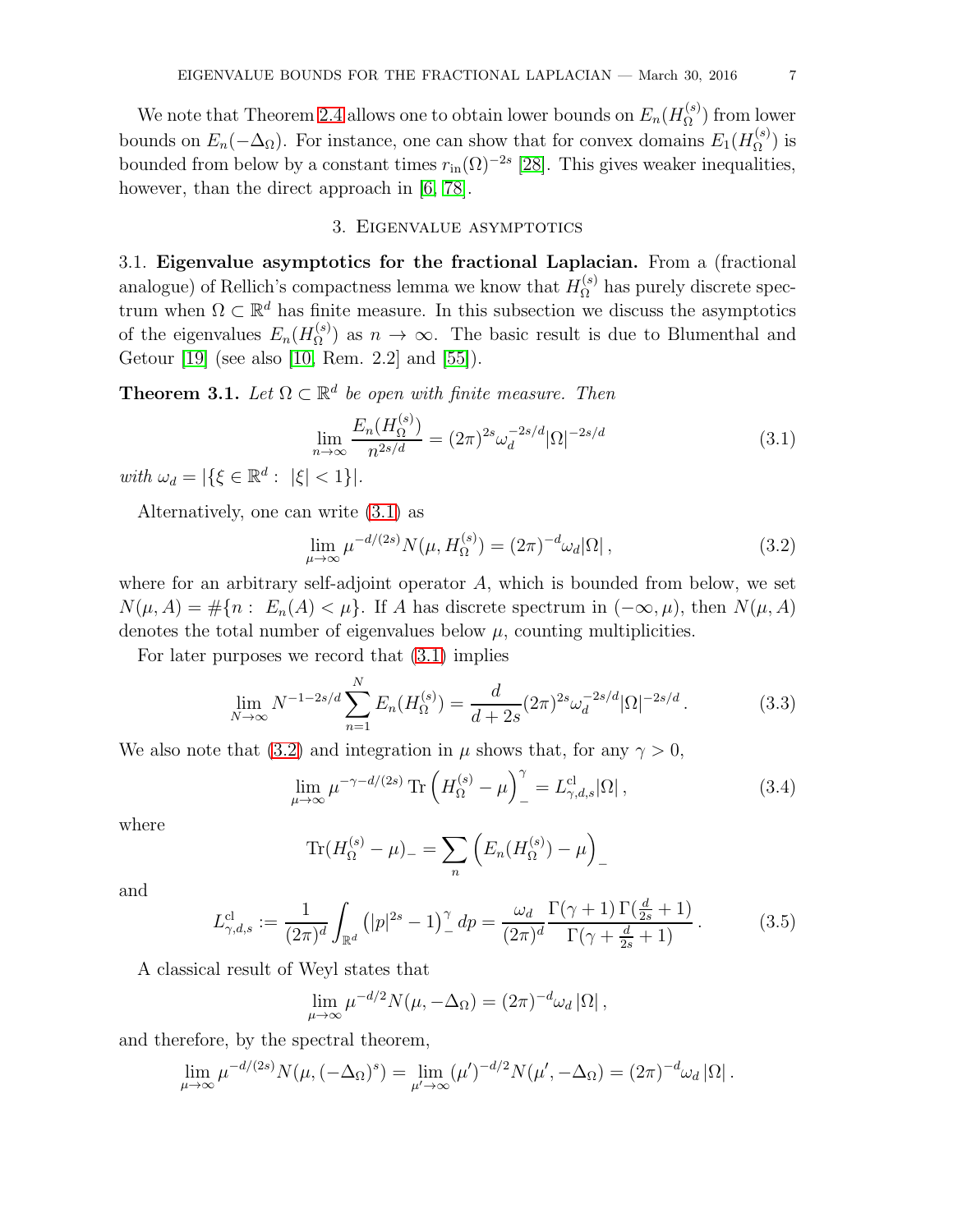Comparing this with [\(3.1\)](#page-6-1) we see that  $E_n(H_{\Omega}^{(s)})$  $\binom{s}{\Omega}$  and  $E_n(-\Delta_{\Omega}^s) = (E_n(-\Delta_{\Omega}))^s$  coincide to leading order as  $n \to \infty$ . In the following we will be interested in subleading corrections to the asymptotics in Theorem [3.1.](#page-6-3)

We begin with the case  $d = 1$ . After a translation and a dilation we can assume without loss of generality that  $\Omega = (-1, 1)$ .

Theorem 3.2. Let  $\Omega = (-1, 1) \subset \mathbb{R}$ . Then

<span id="page-7-0"></span>
$$
E_n(H_{\Omega}^{(s)}) = \left(\frac{n\pi}{2} - \frac{(1-s)\pi}{4}\right)^{2s} + O(n^{-1})
$$
\n(3.6)

This theorem is due to Kwaśnicki  $[66]$  and generalizes an earlier result  $[64]$  for  $s = 1/2$ . A key role is played by a detailed analysis of the half line problem [\[65\]](#page-19-8).

Asymptotics [\(3.6\)](#page-7-0) are remarkably precise. For  $s > 1/2$  they give the first three terms as  $n \to \infty$ . We also see that the liminf and the limit sup of  $N(\mu, H_{\Omega}^{(s)}) - \pi^{-1} |\Omega| \mu^{1/(2s)}$ as  $\mu \to \infty$  are finite, but do not coincide.

We now turn to the higher-dimensional case. It is a challenging open problem, posed in [\[12\]](#page-17-8), to prove that under suitable assumptions on  $\Omega$ , the quantity

$$
n^{-(2s-1)/d} \left( E_n(H_{\Omega}^{(s)}) - n^{2s/d} (2\pi)^{2s} \omega_d^{-2s/d} |\Omega|^{-2s/d} \right)
$$

has a limit.<sup>[1](#page-7-1)</sup> For  $s = 1$  this is a celebrated result by Ivrii [\[59\]](#page-19-9) which holds under the assumption that the set of periodic trajectories has measure zero.

The following theorem from  $[43]$  verifies the existence of a limit in the Cesaro sense, that is, the quantity

<span id="page-7-2"></span>
$$
N^{-(2s-1)/d} \left( N^{-1} \sum_{n=1}^{N} E_n(H_{\Omega}^{(s)}) - \frac{d}{d+2s} N^{2s/d} (2\pi)^{2s} \omega_d^{-2s/d} |\Omega|^{-2s/d} \right) \tag{3.7}
$$

has a limit. Just like  $(3.1)$  is equivalent to  $(3.2)$  and  $(3.3)$  is equivalent to  $(3.4)$  with  $\gamma = 1$ , the existence of the limit of [\(3.7\)](#page-7-2) is equivalent to the existence of the limit of

<span id="page-7-3"></span>
$$
\mu^{-1-(d-1)/(2s)} \left( \text{Tr}(H_{\Omega}^{(s)} - \mu)_{-} - \mu^{1+d/(2s)} L_{1,d,s}^{\text{cl}} |\Omega| \right). \tag{3.8}
$$

(These equivalences are elementary facts about sequences; see, e.g., [\[43,](#page-18-10) Lem. 21].) The advantage of  $(3.2)$ ,  $(3.4)$  and  $(3.8)$  over  $(3.1)$ ,  $(3.3)$  and  $(3.7)$  is that disjoint parts of  $\Omega$  have asymptotically an additive influence on the asymptotics, which allows for localization techniques.

The main result from [\[43\]](#page-18-10) is

**Theorem 3.3.** For any  $d \geq 1$  and  $0 < s < 1$  there is a constant  $B_{d,s}^{cl} > 0$  such that for any bounded domain  $\Omega \subset \mathbb{R}^d$  with  $C^1$  boundary,

$$
\lim_{\mu \to \infty} \mu^{-1 - (d-1)/(2s)} \left( \text{Tr}(H_{\Omega}^{(s)} - \mu) - \mu^{1 + d/(2s)} L_{1,d,s}^{\text{cl}} |\Omega| \right) = -B_{s,d}^{\text{cl}} \sigma(\partial \Omega). \tag{3.9}
$$

<span id="page-7-1"></span><sup>&</sup>lt;sup>1</sup>After a first version of this review had been completed, Ivrii announce a solution of this problem in [arXiv:1603.06364.](http://arxiv.org/abs/1603.06364)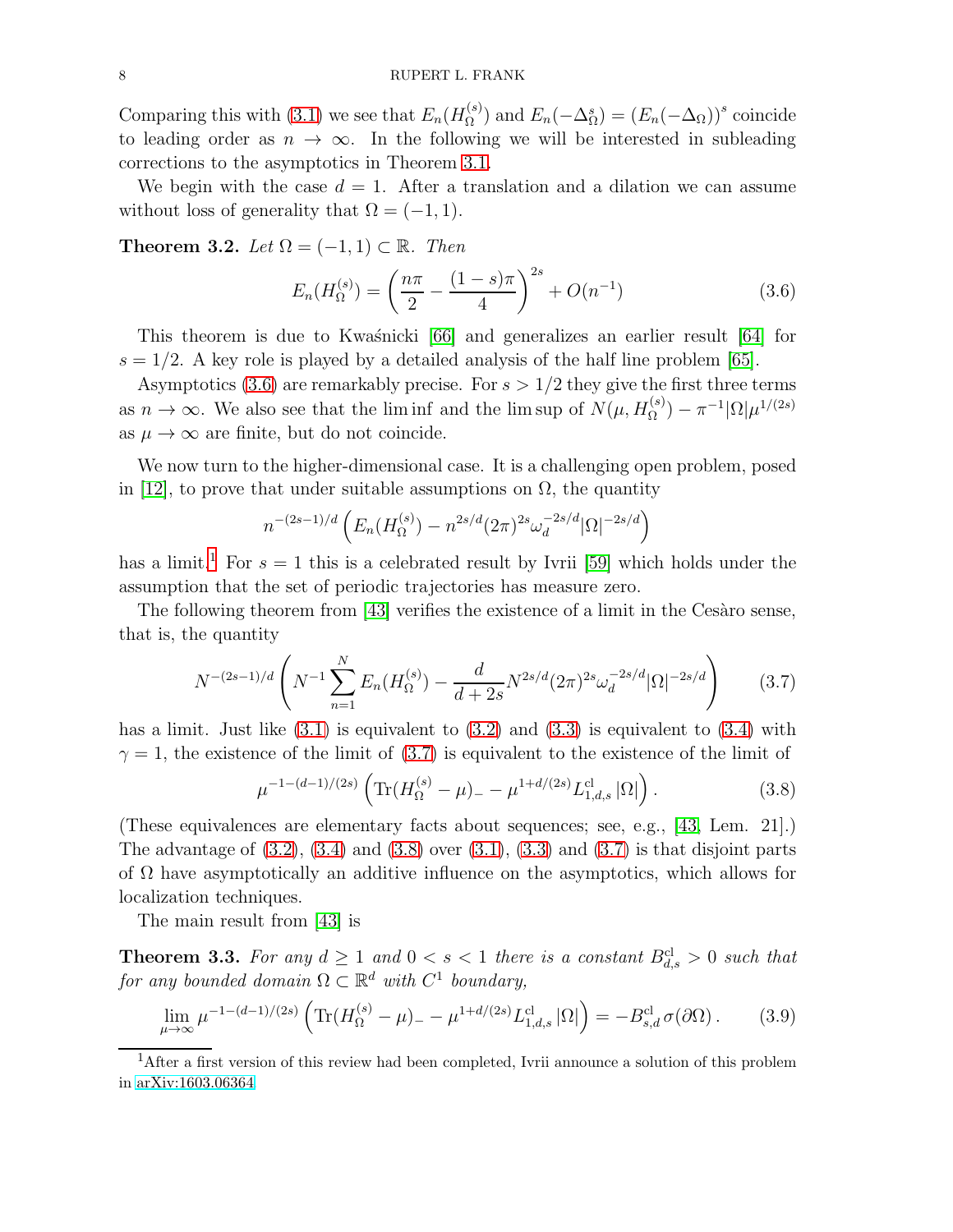Here  $\sigma(\partial\Omega)$  denotes the surface measure of  $\partial\Omega$ . In [\[43\]](#page-18-10) this is stated for domains with  $C^{1,\alpha}$  boundary,  $0 < \alpha \leq 1$ , and a remainder whose order depends on  $\alpha$ . The same argument as in [\[44\]](#page-18-12), however, yields the result for  $C<sup>1</sup>$  boundaries with a  $o(1)$ remainder.

In [\[43\]](#page-18-10) we obtain an expression for  $B_{d,s}^{cl}$  which is explicit enough to deduce that it is different (in fact, smaller) than the corresponding expression for the fractional power of the Dirichlet Laplacian. In order to state this precisely, we recall that there is a constant  $\tilde{B}_{d,s}^{cl} > 0$  such that for any bounded domain  $\Omega \subset \mathbb{R}^d$  with  $C^1$  boundary,

$$
\lim_{\mu \to \infty} \mu^{-1 - (d-1)/(2s)} \left( \text{Tr}((-\Delta_{\Omega})^s - \mu) - \mu^{1 + d/(2s)} L_{1,d,s}^{\text{cl}} |\Omega| \right) = -\tilde{B}_{d,s}^{\text{cl}} \sigma(\partial \Omega) ;
$$

see, e.g., [\[42\]](#page-18-13) for a proof for domains with  $C^{1,\alpha}$  boundary,  $0 < \alpha \le 1$ , which again can be modified to yield the result for  $C<sup>1</sup>$  boundaries. We prove [\[43,](#page-18-10) Sec. 6.4]

$$
B^{\rm cl}_{d,s} < \tilde{B}^{\rm cl}_{d,s}
$$

and deduce

<span id="page-8-0"></span>**Corollary 3.4.** For any bounded domain  $\Omega \subset \mathbb{R}^d$  with  $C^1$  boundary,

$$
\lim_{\mu \to \infty} \mu^{-1 - (d-1)/(2s)} \left( \text{Tr}(H_{\Omega}^{(s)} - \mu) - \text{Tr}((-\Delta_{\Omega})^s - \mu) \right) = -\left( B_{d,s}^{\text{cl}} - \tilde{B}_{d,s}^{\text{cl}} \right) \sigma(\partial \Omega) > 0.
$$

Theorem [3.4](#page-8-0) implies via integration that

<span id="page-8-1"></span>
$$
\lim_{t \to 0} t^{(d-1)/(2s)} \left( \text{Tr} \, e^{-t H_{\Omega}^{(s)}} - t^{-d/(2s)} \frac{\omega_d \Gamma(1 + \frac{d}{2s})}{(2\pi)^d} |\Omega| \right) = -\Gamma(2 + \frac{d-1}{2s}) B_{d,s}^{\text{cl}} \sigma(\partial \Omega) \,. \tag{3.10}
$$

(This is essentially the argument that convergence in Cesaro sense implies conver-gence in Abel sense.) Asymptotics [\(3.10\)](#page-8-1) are, in fact, even true for  $\Omega$  with Lipschitz boundary, as had earlier been shown in [\[12\]](#page-17-8). This extends the result from [\[23\]](#page-17-9) for  $s = 1$  to the fractional case. See also [\[10\]](#page-17-7) for remainder terms in [\(3.10\)](#page-8-1) under stronger regularity assumptions on the boundary.

Bounds like [\(3.10\)](#page-8-1) have been shown for more general non-local operators, see, e.g., [\[14,](#page-17-10) [83,](#page-20-7) [20\]](#page-17-11).

3.2. Eigenvalue asymptotics for fractional Schrödinger operators. The ana-logue of Theorem [3.1](#page-6-3) for fractional Schrödinger operators is

<span id="page-8-4"></span>**Theorem 3.5.** Let  $0 < s < 1$  and let V be a continuous function on  $\mathbb{R}^d$  with compact support. Then

<span id="page-8-2"></span>
$$
\lim_{\alpha \to \infty} \alpha^{-d/(2s)} N((-\Delta)^s + \alpha V) = (2\pi)^{-d} \omega_d \int_{\mathbb{R}^d} V_{-}^{d/(2s)} dx.
$$
 (3.11)

Similarly to [\(3.11\)](#page-8-2) one can show that for any  $\gamma > 0$ ,

<span id="page-8-3"></span>
$$
\lim_{\alpha \to \infty} \alpha^{-\gamma - d/(2s)} \operatorname{Tr}((-\Delta)^s + \alpha V)^{\gamma}_{-} = L^{\mathrm{cl}}_{\gamma, d, s} \int_{\mathbb{R}^d} V_{-}^{\gamma + d/(2s)} dx \tag{3.12}
$$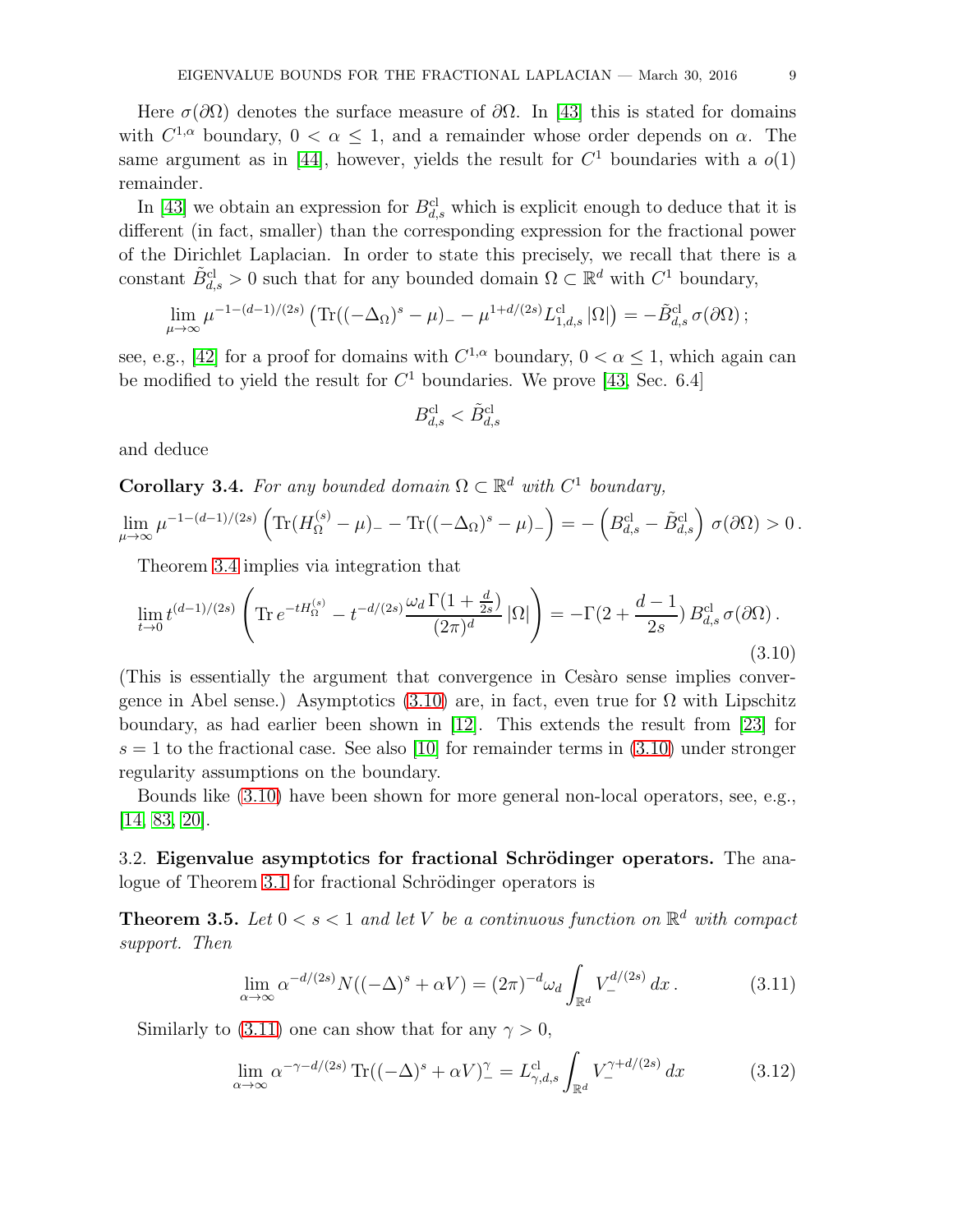with  $L_{\gamma,d,s}^{cl}$  from [\(3.5\)](#page-6-6). The assumptions on V for [\(3.11\)](#page-8-2) and [\(3.12\)](#page-8-3) can be relaxed. In particular, for  $d \geq 2$ , as well as for  $d = 1$  and  $0 < s < 1/2$ , one can show that the asymptotics hold under the sole assumption  $V_-\in L^{\gamma+d/(2s)}$ . This will be explained after Theorem [4.2.](#page-10-0) The case  $d = 1$  and  $1/2 \leq s < 1$  is more subtle. In analogy with [\[18,](#page-17-12) [80\]](#page-20-8) one might wonder whether there are  $V \in L^{1/(2s)}$  for which  $N((-\Delta)^s + \alpha V)$ grows faster than  $\alpha^{1/(2s)}$  or like  $\alpha^{1/(2s)}$  but with an asymptotic constant strictly larger than  $\int_{\mathbb{R}} V_{-}^{1/(2s)} dx$ . Apparently this question has not been studied.

We are also not aware of sharp remainder estimates or subleading terms in [\(3.11\)](#page-8-2) and [\(3.12\)](#page-8-3). Note that, due to the non-smoothness of  $p \mapsto |p|^{2s}$  at  $p = 0$ , the operator  $(-h^2\Delta)^s + V$  is not an admissible operator in the sense of [\[56\]](#page-19-10). For a remainder bound for the massive analogue of [\(3.12\)](#page-8-3) with  $\gamma = 1/2$  we refer to [\[86\]](#page-20-9).

#### 4. Bounds on sums of eigenvalues

<span id="page-9-0"></span>4.1. Berezin–Li–Yau inequalities. In this subsection we discuss bounds on sums of eigenvalues of  $H_{\Omega}^{(s)}$  $\Omega^{(8)}$ . The bounds in the following theorem are called Berezin–Li–Yau inequalities since they generalize the corresponding bounds for  $s = 1$  [\[17,](#page-17-13) [70\]](#page-20-10) to the fractional case.

**Theorem 4.1.** Let  $\Omega \subset \mathbb{R}^d$  be an open set of finite measure. Then for any  $\mu > 0$ ,

<span id="page-9-1"></span>
$$
\sum_{n} \left( E_n(H_{\Omega}^{(s)}) - \mu \right)_{-} \leq \mu^{1 + d/(2s)} L_{1,d,s}^{\text{cl}} |\Omega| \tag{4.1}
$$

and, equivalently, for any  $N \in \mathbb{N}$ ,

<span id="page-9-2"></span>
$$
\sum_{n=1}^{N} E_n(H_{\Omega}^{(s)}) \ge \frac{d}{d+2s} (2\pi)^{2s} \omega_d^{-2s/d} |\Omega|^{-2s/d} N^{1+2s/d} \,. \tag{4.2}
$$

Inequality  $(4.1)$  is a special case of a result in [\[67\]](#page-19-11). To see that  $(4.1)$  and  $(4.2)$ are equivalent, denote the left and right side of  $(4.1)$  by  $f_l(\mu)$  and  $f_r(\mu)$ , respectively, by  $q_l(\nu)$  the piecewise linear function which coincides with the left side of [\(4.2\)](#page-9-2) for  $\nu = N \in \mathbb{N}$  and by  $q_r(\nu)$  the right side of [\(4.2\)](#page-9-2) with N replaced by a continuous variable v. Note that [\(4.2\)](#page-9-2) is equivalent to  $g_l(\nu) \geq g_r(\nu)$  for all  $\nu > 0$ . We have defined four convex functions and we note that  $f_{\#}$  and  $g_{\#}$  are Legendre transforms of each other with  $\# = l, r$ . Thus, the equivalence follows from the fact that the Legendre transform reverses inequalities.

The important feature of  $(4.1)$  and  $(4.2)$  is that the constant on the right side coincides with the asymptotic value as  $\mu$  or N tend to infinity; see [\(3.3\)](#page-6-4) and [\(3.4\)](#page-6-5). For remainder terms in [\(4.2\)](#page-9-2) with the asymptotically correct power of N we refer to [\[88\]](#page-20-11).

Bounding the left side of [\(4.2\)](#page-9-2) from above by  $NE_N(H_{\Omega}^{(s)})$  $\Omega^{(s)}$  or the left side of  $(4.1)$ from below by  $(\Lambda - \mu)$ <sub>-</sub> $N(\Lambda, H_{\Omega}^{(s)})$  and optimizing in  $\Lambda < \mu$  we obtain

<span id="page-9-3"></span>
$$
N(\Lambda, H_{\Omega}^{(s)}) \le \left(\frac{d+2s}{d}\right)^{\frac{d}{2s}} \frac{\omega_d}{(2\pi)^d} |\Omega| \Lambda^{\frac{d}{2s}}, \qquad E_N(H_{\Omega}^{(s)}) \ge \frac{d}{d+2s} \frac{(2\pi)^{2s}}{\omega_d^{\frac{2s}{d}}} |\Omega|^{-\frac{2s}{d}} N^{\frac{2s}{d}}.
$$
\n
$$
(4.3)
$$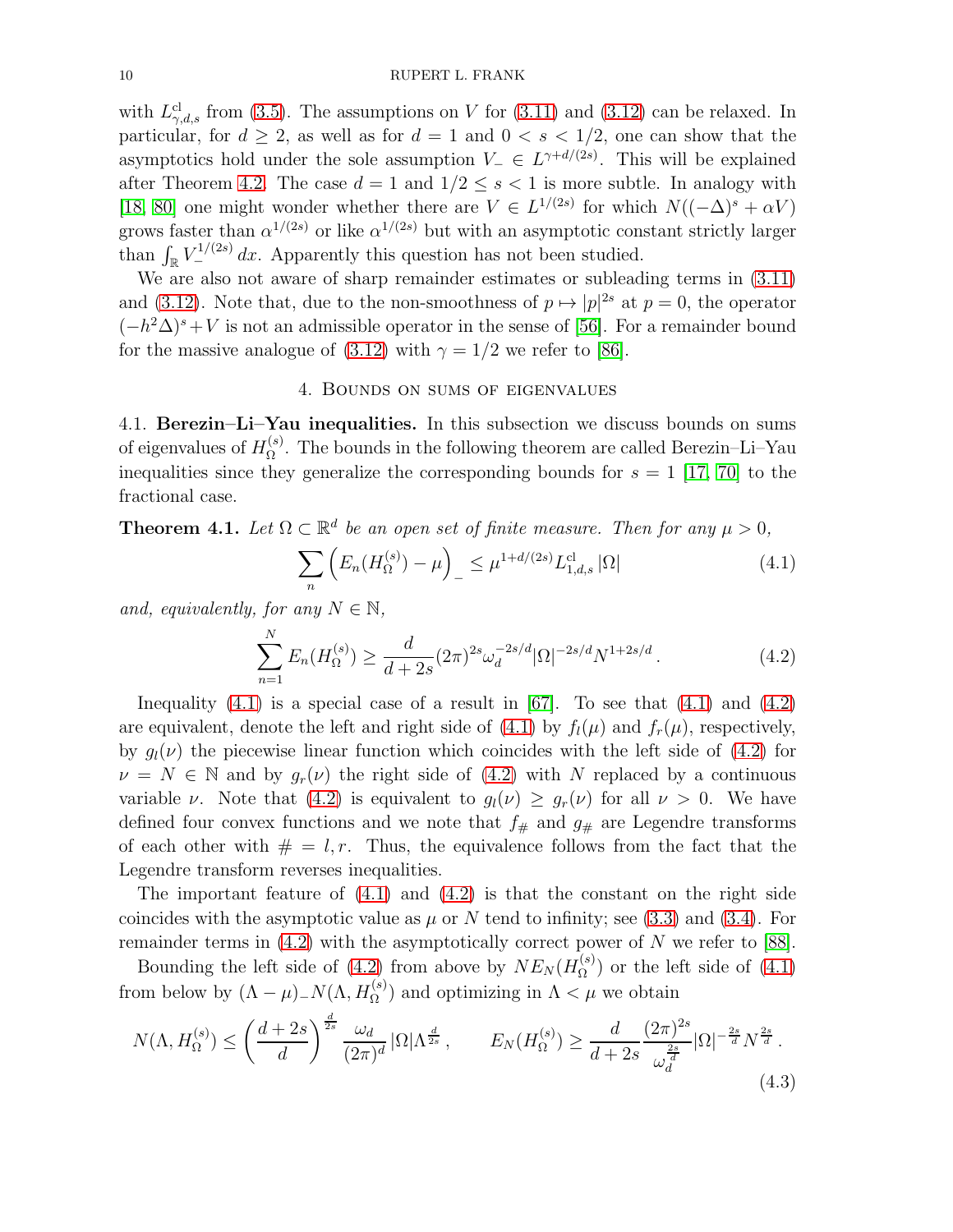It is a challenging open question (the fractional analogue of Pólya's conjecture) whether the factors  $((d+2s)/d)^{d/(2s)}$  and  $d/(d+2s)$  can be removed in these bounds.

We finally mention a well known inequality for the heat kernel. From the maximum principle for the heat equation we know that the heat kernel  $k_t(x, x')$  for  $H_{\Omega}^{(s)}$  $\Omega^{(s)}$  satisfies

$$
0 \le k_t(x, x') \le \int_{\mathbb{R}^d} e^{-t|p|^{2s}} e^{ip \cdot (x-x')} \frac{dp}{(2\pi)^d} \quad \text{for all } x, x' \in \Omega.
$$

(The right side is the heat kernel of  $(-\Delta)^s$ .) We evaluate this inequality for  $x = x'$ . If  $H_{\Omega}^{(s)}$  has discrete spectrum (which is the case, for instance, if  $|\Omega| < \infty$ ) and  $\psi_n$  denote the normalized eigenfunctions corresponding to the  $E_n(H_{\Omega}^{(s)})$  $\Omega^{(s)}$ , then we obtain

<span id="page-10-1"></span>
$$
\sum_{n} e^{-tE_n(H_{\Omega}^{(s)})} |\psi_n(x)|^2 \le \frac{\omega_d \Gamma(1 + d/(2s))}{(2\pi)^d} t^{-d/(2s)} \qquad \text{for all } x \in \Omega. \tag{4.4}
$$

By integration over  $x \in \Omega$  we obtain

$$
\sum_{n} e^{-tE_n(H_{\Omega}^{(s)})} \le \frac{\omega_d \Gamma(1 + d/(2s))}{(2\pi)^d} |\Omega| t^{-d/(2s)},
$$

which, in turn, could have been obtained directly by integrating [\(4.1\)](#page-9-1) against  $t^2e^{-t\mu}$ over  $\mu \in \mathbb{R}_+$ . However, in some applications the local information in [\(4.4\)](#page-10-1) is crucial. For example, one useful consequence of [\(4.4\)](#page-10-1) comes by bounded the left side from below by  $e^{-t\mu} \sum_{E_n(H_{\Omega}^{(s)}) \leq \mu} |\psi_n(x)|^2$ . Optimizing the resulting inequality over  $t > 0$ yields

$$
\sum_{E_n(H_{\Omega}^{(s)}) < \mu} |\psi_n(x)|^2 \le \frac{\omega_d \Gamma(1 + d/(2s))}{(2\pi)^d} \left(\frac{2se}{d}\right)^{d/(2s)} \mu^{d/(2s)}.\tag{4.5}
$$

While yielding a worse constant than [\(4.3\)](#page-9-3) when integrated over  $x \in \Omega$ , this a-priori bound on the 'local number of eigenvalues' is crucial when proving  $\mu \to \infty$  asymptotics.

4.2. Lieb–Thirring inequalities. Lieb–Thirring inequalities [\[73\]](#page-20-5) provide bounds of sums of powers of negative eigenvalues of Schrödinger operators in terms of integrals of the potential. They play an important role in the proof of stability of matter by Lieb and Thirring; see [\[72\]](#page-20-12) for a textbook presentation. For further background and references about Lieb–Thirring inequalities we also refer to the reviews [\[68,](#page-20-13) [58\]](#page-19-12).

The following theorem summarizes Lieb–Thirring inequalities for fractional Schrödinger operators.

<span id="page-10-0"></span>**Theorem 4.2.** Let  $d > 1$ ,  $0 < s < 1$  and

$$
\begin{cases}\n\gamma \ge 1 - 1/(2s) & \text{if } d = 1 \text{ and } s > 1/2, \\
\gamma > 0 & \text{if } d = 1 \text{ and } s = 1/2, \\
\gamma \ge 0 & \text{if } d \ge 2 \text{ or } d = 1 \text{ and } s < 1/2.\n\end{cases}
$$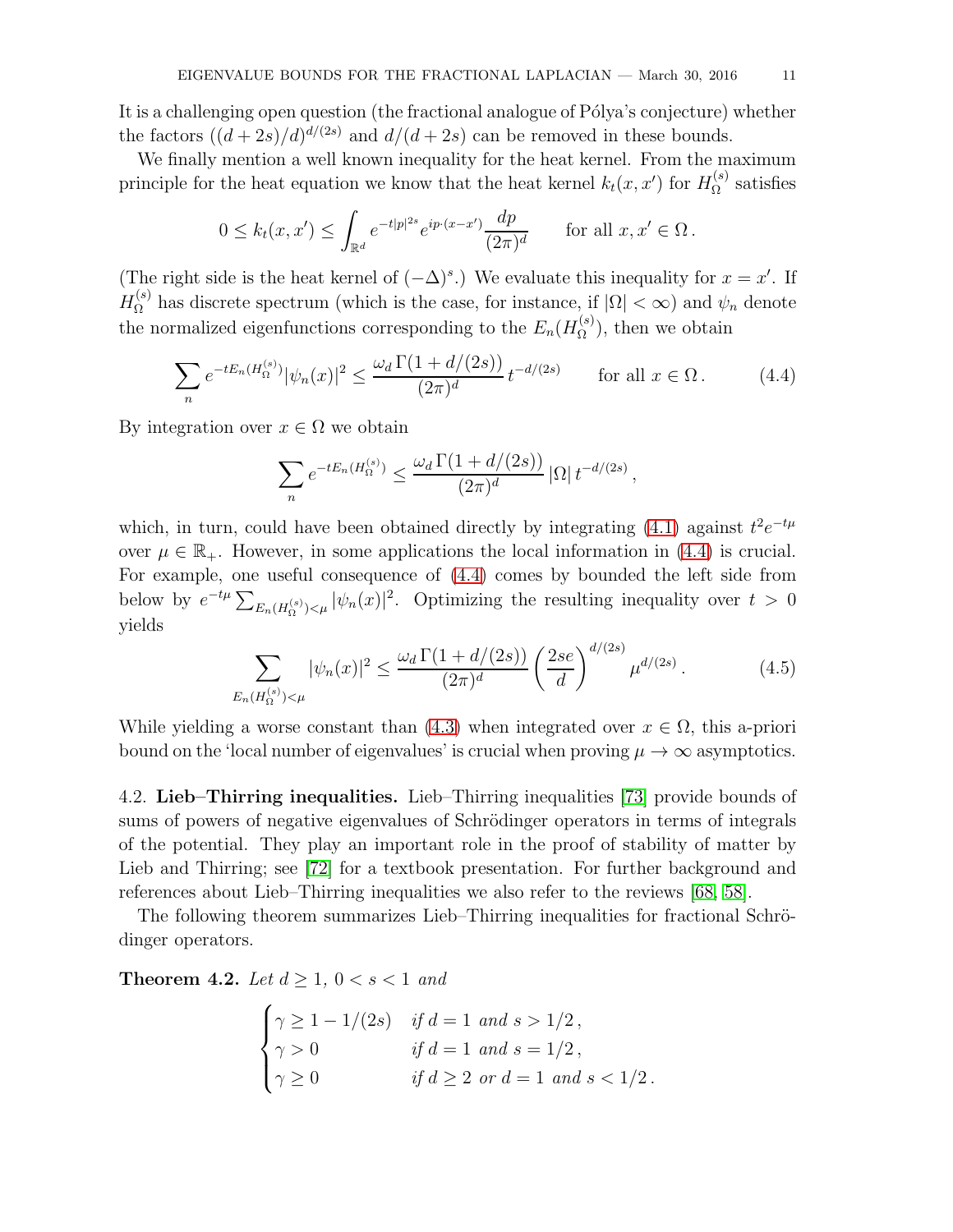Then there is a  $L_{\gamma,d,s}$  such that for all V,

<span id="page-11-0"></span>
$$
\operatorname{Tr}\left((-\Delta)^{s}+V\right)^{\gamma}_{-} \le L_{\gamma,d,s} \int_{\mathbb{R}^d} V_{-}^{\gamma+d/(2s)} dx.
$$
 (4.6)

This theorem, with the additional assumption  $\gamma > 1 - 1/(2s)$  if  $d = 1$ ,  $s > 1/2$ , appears in [\[32\]](#page-18-1), which also has explicit values for  $L_{\gamma,d,s}$  in the physically most relevant cases. Since we have not found the case  $\gamma = 1 - 1/(2s)$  if  $d = 1$ ,  $s > 1/2$ , in the literature, we provide a proof in the appendix.

To appreciate the strength of Theorem [4.2,](#page-10-0) we note that by bounding the sum over all eigenvalues by a single one, we deduce from [\(4.6\)](#page-11-0) that

$$
E_1((-\Delta)^s + V) \ge -\left(L_{\gamma,d,s}\int_{\mathbb{R}^d} V_{-}^{\gamma+d/(2s)} dx\right)^{1/\gamma},
$$

which is the bound from Theorem [2.2](#page-3-0) and which we have seen to be equivalent to the Sobolev inequality [\(2.4\)](#page-4-0). Moreover, replacing V by  $\alpha V$  and comparing with Theorem [3.5](#page-8-4) we see that the right side of [\(4.6\)](#page-11-0) has the correct order of growth in the large coupling limit  $\alpha \to \infty$ . Thus, Theorem [4.2](#page-10-0) shows that the semi-classical approximation is, up to a multiplicative constant, a uniform upper bound. This observation and a density argument based on Ky-Fan's eigenvalue inequality can be used to show that for  $\gamma$  as in Theorem [4.2](#page-10-0) the asymptotics [\(3.11\)](#page-8-2) and [\(3.12\)](#page-8-3) hold for all V with  $V_-\in L^{\gamma+d/(2s)}(\mathbb{R}^d).$ 

Let us comment on the case  $\gamma = 0$  if  $d = 1$  and  $s = 1/2$ . In this case it is easy to see that

$$
\inf_{\|\psi\|=1} \left( \|(-\Delta)^{1/4}\psi\|^2 + \int_{\mathbb{R}} V|\psi|^2 \, dx \right) < 0 \qquad \text{if } \int_{\mathbb{R}} V \, dx < 0 \,,
$$

and so inequality [\(4.6\)](#page-11-0) necessarily fails for  $\gamma = 0$ . Remarkably, in this case one can show a reverse bound,

<span id="page-11-1"></span>Tr 
$$
((-\Delta)^{1/2} + V)^0_{-} \ge c \int_{\mathbb{R}} V_{-} dx
$$
 if  $V \le 0$ . (4.7)

(This is contained in [\[84\]](#page-20-14) up to a conformal transformation.)

While there has been substantial progress concerning the the sharp constants in the  $s = 1$  analogue of Theorem [4.2,](#page-10-0) no sharp constant seems to be known in the case  $s < 1$ .

Our final topic are Hardy–Lieb–Thirring inequalities. We recall [\[57\]](#page-19-0) that Hardy's inequality states that for  $0 < s < d/2$  and  $\psi \in \dot{H}^s(\mathbb{R}^d)$ , the homogeneous Sobolev space,

$$
\int_{\mathbb{R}^d} |p|^{2s} |\hat{\psi}(p)|^2 \, dp \geq \mathcal{C}_{s,d} \int_{\mathbb{R}^d} |x|^{-2s} |\psi(x)|^2 \, dx
$$

with the sharp constant

$$
C_{s,d} = 2^{2s} \frac{\Gamma((d+2s)/4)^2}{\Gamma((d-2s)/4)^2}.
$$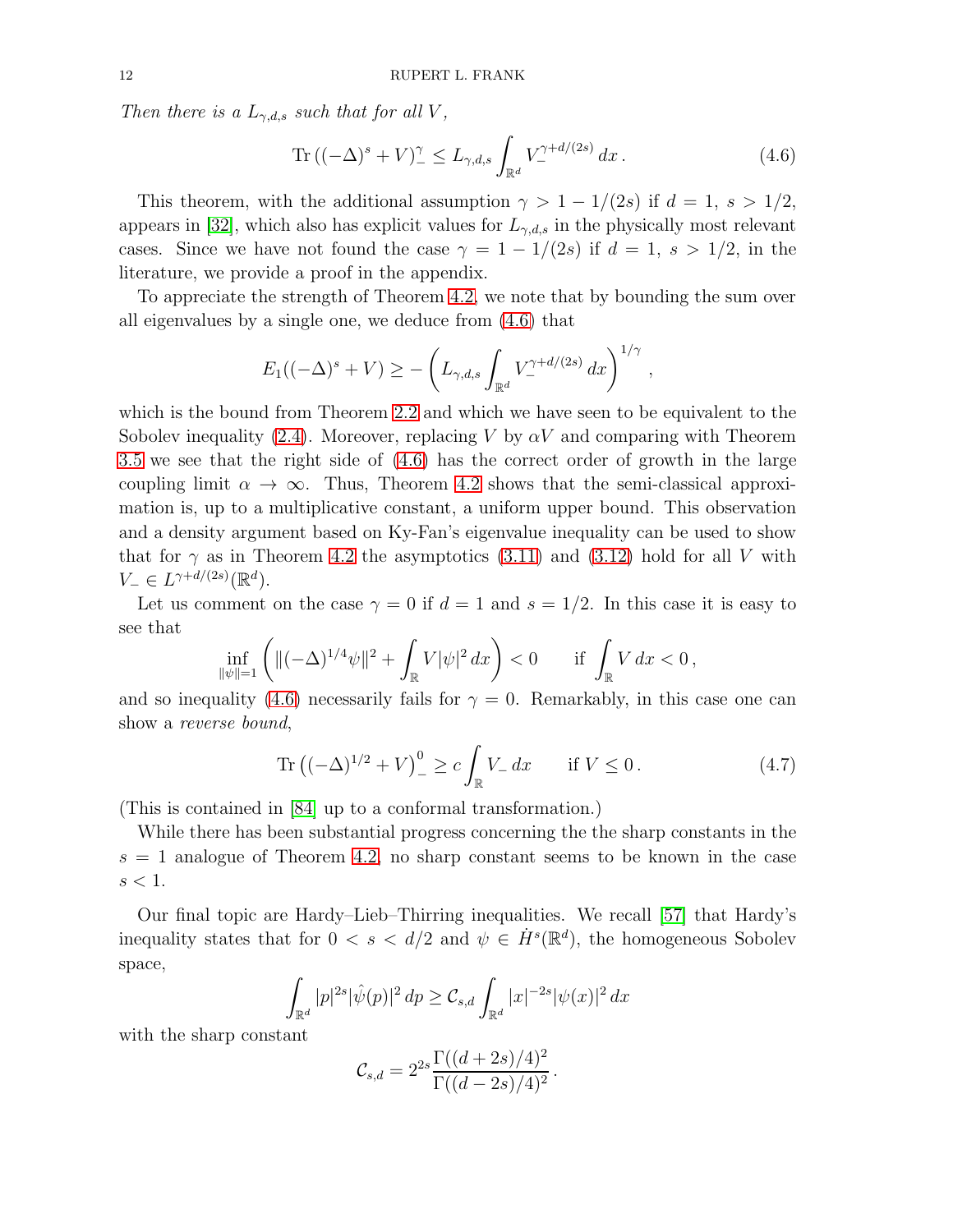As a consequence,  $(-\Delta)^s - C_{s,d}|x|^{-2s}$  is a non-negative operator. The following theorem says that, up to avoiding the endpoint  $\gamma = 0$  and modifying the constant, the Lieb–Thirring inequalities from Theorem [4.2](#page-10-0) remain valid when  $(-\Delta)^s$  is replaced by  $(-\Delta)^s - \mathcal{C}_{s,d}|x|^{-2s}.$ 

<span id="page-12-0"></span>**Theorem 4.3.** Let  $d \geq 1$ ,  $0 < s < d/2$  and  $\gamma > 0$ . Then there is a constant  $L_{\gamma,d,s}^{\text{HLT}}$ such that

<span id="page-12-1"></span>
$$
\text{Tr}\left((-\Delta)^s - C_{s,d}|x|^{-2s} + V\right)^{\gamma}_{-} \le L_{\gamma,d,s}^{\text{HLT}} \int_{\mathbb{R}^d} V_{-}^{\gamma + d/2} dx \,. \tag{4.8}
$$

We emphasize that the assumption  $s \leq 1$  is not needed here. Moreover, arguing as in [\(4.7\)](#page-11-1) one can show that the inequality does not hold for  $\gamma = 0$ .

Theorem [4.3](#page-12-0) was initially proved for  $s = 1$  in [\[38\]](#page-18-14) and then extended in [\[48\]](#page-19-13) to  $0 < s < 1$  (with  $0 < s < 1/2$  if  $d = 1$ ). The full result is from [\[41\]](#page-18-15) and uses an idea from [\[86\]](#page-20-9).

The proof in [\[48\]](#page-19-13) (for  $0 < s \leq 1$ ) allows for the inclusion of a magnetic field. This leads to the proof of stability of relativistic matter with magnetic fields for nuclear charges up to and including the critical value; see also [\[47\]](#page-19-14).

Let us briefly comment on the proof of Theorem [4.3](#page-12-0) in [\[48\]](#page-19-13), since this will also be relevant in the following. Similarly as after Theorem [4.2](#page-10-0) we observe that by bounding the sum over all eigenvalues by a single one, we deduce from [\(4.8\)](#page-12-1) that

$$
E_1((-\Delta)^s - C_{s,d}|x|^{-2s} + V) \ge -\left(L_{\gamma,d,s} \int_{\mathbb{R}^d} V_{-}^{\gamma + d/(2s)} dx\right)^{1/\gamma}
$$

which in turn, by the argument in the proof of Theorem [2.2,](#page-3-0) is equivalent to the Hardy–Sobolev inequality

<span id="page-12-2"></span>
$$
\left(\|(-\Delta)^{s/2}\psi\|^2 - \mathcal{C}_{s,d}\||x|^{-s}\psi\|^2\right)^{\theta} \|\psi\|^{2(1-\theta)} \ge C_{d,q,s} \|\psi\|^2_q \tag{4.9}
$$

,

with  $1/(\gamma + d/(2s)) + 2/q = 1$  (and some  $\theta \in (0, 1)$  uniquely determined by scaling). The proof in [\[48\]](#page-19-13) proceeds by first showing the latter inequality (at this point the assumption  $s \leq 1$  enters through the use of the rearrangement inequality [\(2.1\)](#page-3-1) for  $\|(-\Delta)^{s/2}\psi\|^2$  and then by proving, in an abstract set-up (see also [\[49\]](#page-19-15)), that a Sobolev inequality, in fact, implies a Lieb–Thirring inequality. (To be more precise, there is an arbitrarily small loss in the exponent. For instance,  $(4.9)$  for a given q implies  $(4.8)$ for any  $\gamma$  with  $1/(\gamma + d/(2s)) + 2/q < 1$ . But since we want to prove [\(4.8\)](#page-12-1) for an open set of exponents  $\gamma$ , this loss is irrelevant for us.) This concludes our discussion of the proof of Theorem [4.3.](#page-12-0)

The Hardy inequalities discussed so far involve the function  $|x|^{-2s}$  with a singularity at the origin. For convex domains there are also Hardy inequalities with the function  $dist(x, \Omega^c)^{-2s}$ , or more generally, with the function

$$
m_{2s}(x) := \left(\frac{2\pi^{\frac{d-1}{2}}\Gamma(\frac{1+2s}{2})}{\Gamma(\frac{d+2s}{2})}\right)^{\frac{1}{2s}} \left(\int_{\mathbb{S}^{d-1}} \frac{d\omega}{d\omega(x)^{2s}}\right)^{-\frac{1}{2s}},
$$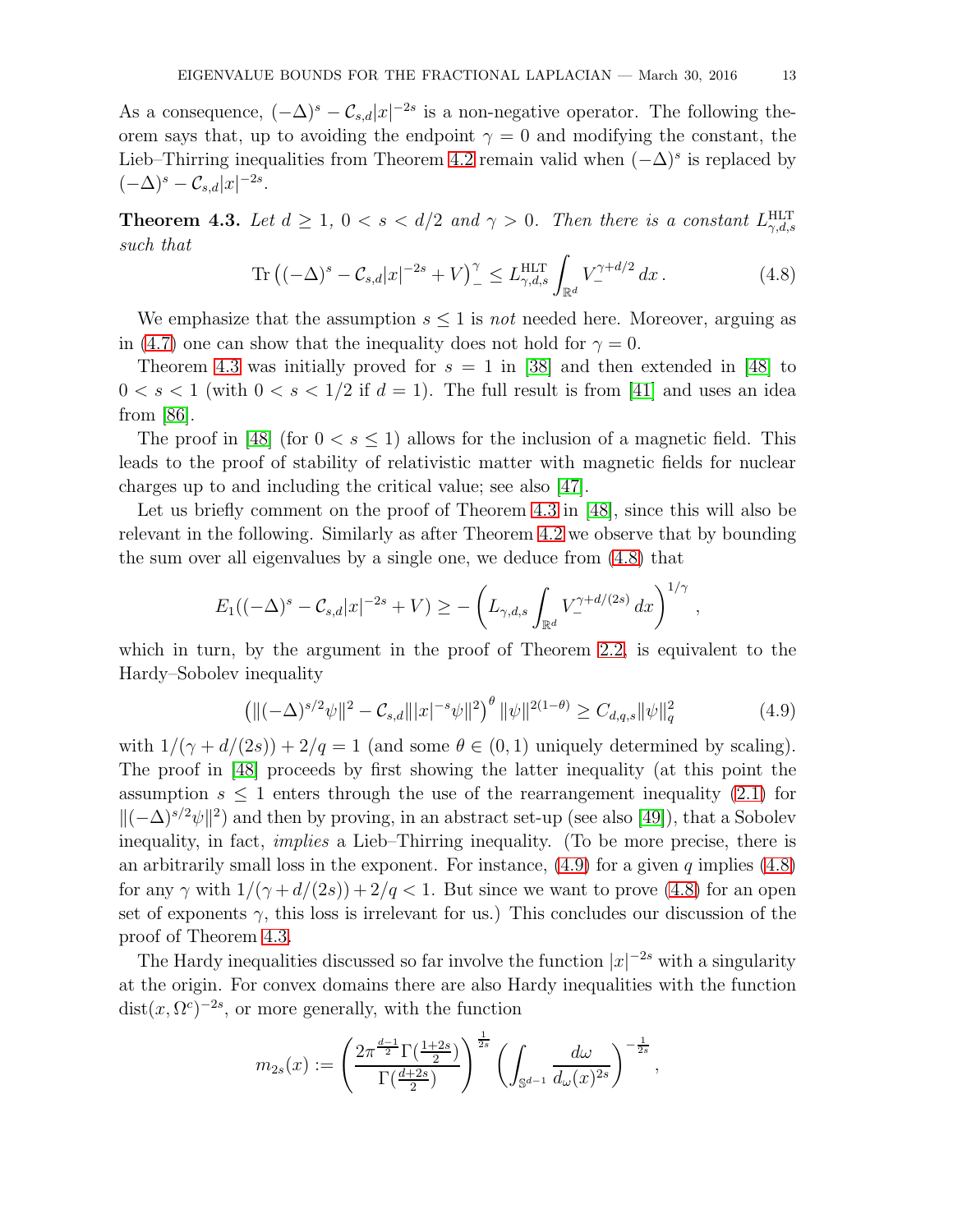where  $d_{\omega}(x) := \inf\{|t| : x + t\omega \notin \Omega\}$ . (We say 'more generally' since one can show that  $m_{2s}(x) \leq \text{dist}(x, \Omega^c)$  for convex  $\Omega$ ; see [\[77\]](#page-20-15).) The sharp Hardy inequality of Loss and Sloane [\[77\]](#page-20-15) states that for  $d \geq 2$ ,  $1/2 < s < 1$ , any open  $\Omega \subset \mathbb{R}^d$  and any  $\psi \in C_c^1(\Omega)$ ,

$$
\int_{\mathbb{R}^d} |p|^{2s} |\hat{\psi}(p)|^2 \, dp \geq C_s' \int_{\Omega} m_{2s}(x)^{-2s} |\psi(x)|^2 \, dx
$$

with the sharp constant

$$
\mathcal{C}'_s = \frac{\Gamma(\frac{1+2s}{2})}{|\Gamma(-s)|} \frac{B(\frac{1+2s}{2}, 1-s) - 2^{2s}}{2s\sqrt{\pi}}
$$

This inequality is the fractional analogue of Davies' inequality [\[33\]](#page-18-16). The fractional inequality in the special case of a half space is due to [\[22\]](#page-17-14).

The analogue of Theorem [4.4](#page-13-1) is

<span id="page-13-1"></span>**Theorem 4.4.** Let  $d \geq 2$ ,  $1/2 < s < 1$  and  $\gamma \geq 0$ . Then there is a constant  $L_{\gamma,d,s}^{\text{HLT}}$ such that for all open  $\Omega \subset \mathbb{R}^d$  and all V,

$$
\text{Tr}\left(H_{\Omega}^{(s)} - \mathcal{C}'_{s} m_{2s}^{-2s} + V\right)_{-}^{\gamma} \le L_{\gamma,d,s}^{\text{HLT}'} \int_{\Omega} V_{-}^{\gamma + d/2} dx \,. \tag{4.10}
$$

.

We emphasize that, in contrast to Theorem [4.4,](#page-13-1) now  $\gamma = 0$  is allowed.

Theorem [4.4](#page-13-1) is the analogue of a result for  $s = 1, d \geq 3$  in [\[50\]](#page-19-16). Since it appears here for the first time, we comment briefly on its proof. Adapting an argument of Aizenman and Lieb to our setting we see that it suffices to prove the inequality for  $\gamma = 0$ . As in the proof of Theorem [4.3](#page-12-0) from [\[48\]](#page-19-13) the first step is the 'single function result', that is, the analogue of [\(4.9\)](#page-12-2), which reads

<span id="page-13-2"></span>
$$
\|(-\Delta)^{s/2}\psi\|^2 - C'_s \|m_{2s}^{-s}\psi\|^2 \ge C_{d,s} \|\psi\|^2_{2d/(d-2s)}\tag{4.11}
$$

<span id="page-13-0"></span>for  $\psi \in C_c^1(\Omega)$ . This inequality is proved in [\[36\]](#page-18-17). With [\(4.11\)](#page-13-2) at hand one can apply the abstract machinery from [\[49\]](#page-19-15) in the same way as in [\[50\]](#page-19-16) to obtain the theorem.

### 5. Some further topics

We conclude with some brief comments on further topics in the spectral theory of fractional Laplacians which are not included in the main part of this text.

(1) Positivity and uniqueness of the ground state. This is a classical result which can be derived using Perron–Frobenius arguments and the positivity of the heat kernel or by the maximum principle.

(2) Simplicity of excited states for radial fractional Schrödinger operators operators. This question has some relevance in non-linear problems and has recently been investigated in  $[45, 46]$  $[45, 46]$  for Schrödinger operators with radially increasing potentials.

(3) Decay of eigenfunctions. In contrast to the local case  $s = 1$ , the decay of eigenfunctions of Schrödinger operators with potentials tending to zero at infinity is only algebraic; see [\[26\]](#page-18-0). (Earlier bounds in the massive case are in [\[81,](#page-20-16) [82\]](#page-20-17).) For bounds for growing potentials see, e.g., [\[61\]](#page-19-17).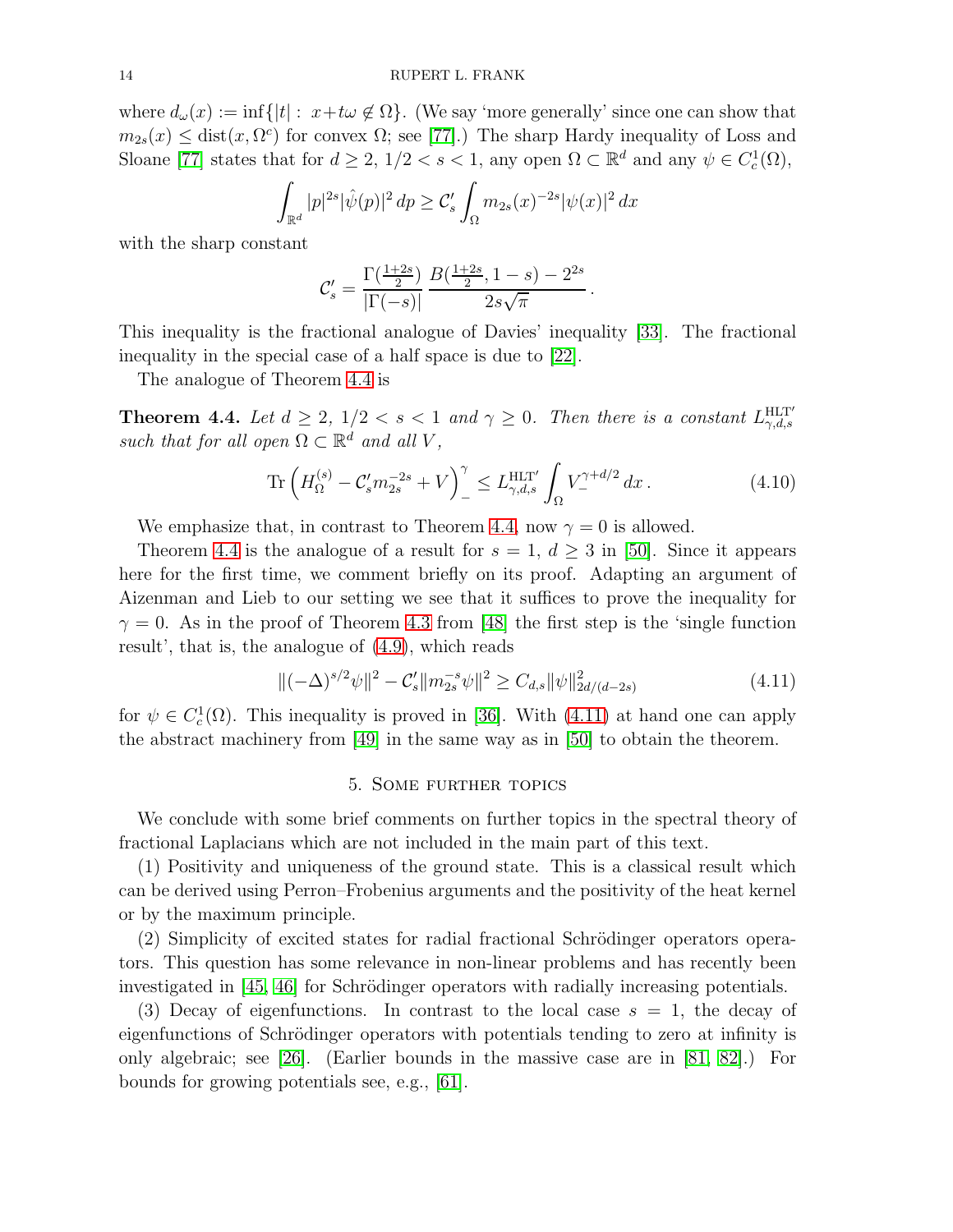(4) Shape of the ground state and of some excited states for the fractional Laplacian on a (convex) set. See [\[7,](#page-17-5) [11\]](#page-17-15) for some results in  $d = 1$  and [\[63\]](#page-19-18) for a related result in  $d = 2$ . For superharmonicity in any d for some s, see [\[5\]](#page-17-16). For antisymmetry of the first excited state on a ball, see [\[37\]](#page-18-18). (This has also numerical methods for upper and lower bounds on the eigenvalues on a ball).

(5) Number of nodal domains. Is Sturm's bound in  $d = 1$  valid? Is Courant's bound in  $d \geq 2$  valid? For some partial results, see [\[7,](#page-17-5) [45,](#page-18-6) [46\]](#page-19-4).

(6) Regularity of eigenfunctions. Despite the non-locality of the fractional Laplacian, eigenfunctions of  $(-\Delta)^s + V$  can be shown to be regular where V is regular [\[30,](#page-18-19) [31\]](#page-18-20). For improved Hölder continuity results for radial potentials, see [\[69\]](#page-20-18).

(7) Bounds on the gap  $E_2(H_{\Omega}^{(s)})$  $E_{\Omega}^{(s)}$ ) –  $E_{1}(H_{\Omega}^{(s)})$  $\Omega_{\Omega}^{(s)}$  for convex  $\Omega$ . See [\[8,](#page-17-17) [9,](#page-17-18) [60\]](#page-19-19); there are some conjectures in [\[8\]](#page-17-17).

(8) Heat trace asymptotics for fractional Schrödinger operators and heat content asymptotics. See [\[15,](#page-17-19) [1,](#page-17-20) [2,](#page-17-21) [3\]](#page-17-22).

(9) Many-body Coulomb systems. Stability of matter [\[32,](#page-18-1) [74,](#page-20-0) [75,](#page-20-1) [40,](#page-18-2) [76,](#page-20-2) [48,](#page-19-13) [47\]](#page-19-14). Proof of the Scott correction without [\[52,](#page-19-20) [86\]](#page-20-9) and with (self-generated) magnetic field [\[39\]](#page-18-21).

Appendix A. Lieb–Thirring inequality in the critical case

Our goal in this appendix is to prove Theorem [4.2](#page-10-0) in the critical case  $d = 1$ ,  $1/2 < s < 1$  and  $\gamma = 1 - 1/(2s)$ . Our argument will be a modification of Weidl's argument [\[87\]](#page-20-19) in the  $s = 1$  case (see also the unpublished manuscript [\[85\]](#page-20-20)).

For  $1/2 < s < 1$ , any bounded interval  $Q \subset \mathbb{R}$  and any  $\psi \in H^s(Q)$ , we define

$$
t_Q^{(s)}[\psi] := a_{1,s} \iint_{Q \times Q} \frac{|\psi(x) - \psi(y)|^2}{|x - y|^{1 + 2s}} dx dy,
$$

where  $a_{1,s}$  is the constant from [\(1.1\)](#page-1-0). We shall need the following Poincaré–Sobolev inequality for this quadratic form.

<span id="page-14-0"></span>**Lemma A.1.** Let  $d = 1$  and  $1/2 < s < 1$ . Then there is a constant  $C_s$  such that for any bounded interval  $Q \subset \mathbb{R}$  and any  $\psi \in H^s(Q)$  with  $\int_Q \psi \, dx = 0$ ,

$$
\sup_{Q} |\psi|^2 \leq C_s |Q|^{2s-1} t_Q^{(s)}[\psi].
$$

*Proof.* By a density argument we may assume that  $\psi$  is continuous. We know from [\[54\]](#page-19-21) (with  $\Psi(x) = x^2$  and  $p(x) = |x|^{s+1/2}$ ) and a simple scaling argument that for any  $a < b$  and any continuous function  $\varphi$  on [a, b],

$$
\frac{|\varphi(a) - \varphi(b)|^2}{(b-a)^{2s-1}} \le D_s \int_a^b \int_a^b \frac{|\varphi(x) - \varphi(y)|^2}{|x-y|^{1+2s}} dx dy
$$

with  $D_s = (16(2s+1)/(2s-1))^2$ . Since  $\int_Q \psi \, dx = 0$  there is a  $c \in Q$  such that  $\psi(c) = 0$ . Moreover, let  $d \in Q$  be such that  $|\psi(d)| = \sup |\psi|$ . We apply the above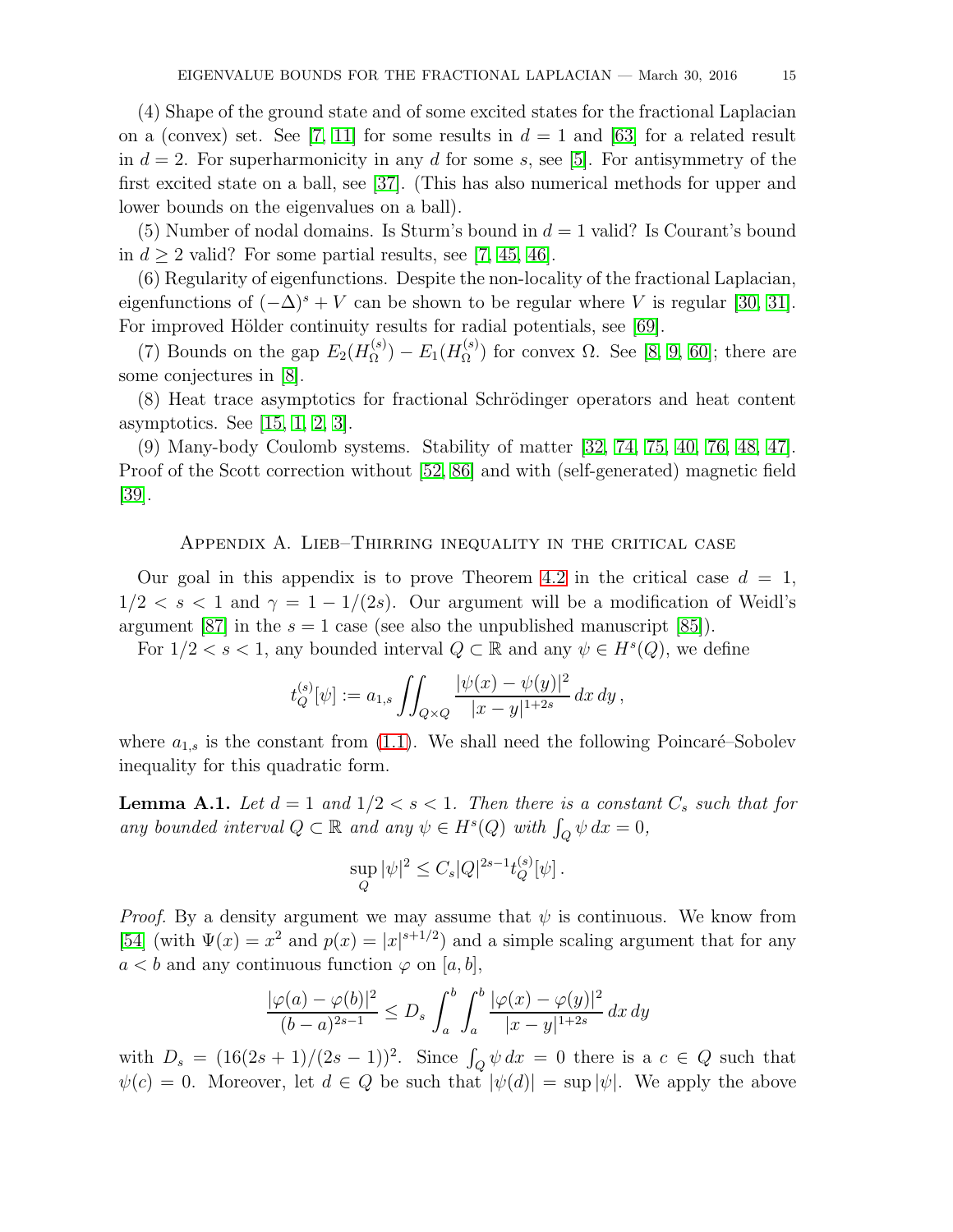inequality with  $a = \min\{c, d\}$  and  $b = \max\{c, d\}$  and note that  $b - a \leq |Q|$  to obtain the lemma. the lemma.  $\square$ 

The quadratic form  $t_Q^{(s)}[\psi]$  is bounded below and closed in  $L^2(Q)$  and therefore generates a self-adjoint operator, which we denote by  $T_Q^{(s)}$ . In some sense this corresponds to imposing Neumann boundary conditions on  $\partial Q$ .

<span id="page-15-0"></span>**Lemma A.2.** Let  $d = 1$ ,  $1/2 < s < 1$  and let  $C_s$  be the constant from Lemma [A.1.](#page-14-0) Let  $Q \subset \mathbb{R}$  be a bounded interval and assume that  $V \in L^1(Q)$  satisfies

$$
\alpha := |Q|^{2s-1} \int_Q V_- \, dx < C_s^{-1} \, .
$$

Then  $T_Q^{(s)} + V$  has at most one negative eigenvalue E and this eigenvalue satisfies, if it exists,

$$
E \ge -\alpha^{-1/(2s-1)}(1 - C_s \alpha)^{-1} \left( \int_Q V_- \, dx \right)^{2s/(2s-1)}
$$

.

*Proof.* If  $\psi \in H^s(Q)$  satisfies  $\int_Q \psi \, dx = 0$ , then by Lemma [A.1](#page-14-0)

$$
t_Q^{(s)}[\psi] + \int_Q V |\psi|^2 dx \ge t_Q^{(s)}[\psi] - \int_Q V_- dx \sup_Q |\psi|^2 \ge t_Q^{(s)}[\psi] \left( 1 - C_s |Q|^{2s-1} \int_Q V_- dx \right)
$$
  
 
$$
\ge t_Q^{(s)}[\psi] \left( 1 - C_s \alpha \right) \ge 0.
$$

By definition, we deduce that  $E_2(T_Q^{(s)} + V) \geq 0$ .

For general  $\psi \in H^s(Q)$  we set  $\psi_Q := |Q|^{-1} \int_Q \psi \, dx$  and bound similarly, for any  $\beta > 0$ ,

$$
t_Q^{(s)}[\psi] + \int_Q V|\psi|^2 dx \ge t_Q^{(s)}[\psi] - \int_Q V_- dx \left( \sup_Q |\psi - \psi_Q| + |\psi_Q| \right)^2
$$
  
\n
$$
\ge t_Q^{(s)}[\psi] - \int_Q V_- dx \left( \left( C_s|Q|^{2s-1} t_Q^{(s)}[\psi] \right)^{1/2} + |Q|^{-1/2} ||\psi|| \right)^2
$$
  
\n
$$
\ge t_Q^{(s)}[\psi] \left( 1 - (1+\beta)C_s|Q|^{2s-1} \int_Q V_- dx \right)
$$
  
\n
$$
- (1+\beta^{-1})|Q|^{-1} \int_Q V_- dx ||\psi||^2
$$
  
\n
$$
= t_Q^{(s)}[\psi] (1 - (1+\beta)C_s\alpha)
$$
  
\n
$$
- (1+\beta^{-1})\alpha^{-1/(2s-1)} \left( \int_Q V_- dx \right)^{2s/(2s-1)} ||\psi||^2.
$$

With the choice  $\beta = (1 - C_s \alpha)/(C_s \alpha)$  we finally obtain

$$
t_Q^{(s)}[\psi] + \int_Q V|\psi|^2 dx \ge -\frac{1}{1 - C_s \alpha} \alpha^{-1/(2s-1)} \left( \int_Q V_- dx \right)^{2s/(2s-1)} \|\psi\|^2,
$$

which, again by definition, implies the lower bound on  $E_1(T_Q^{(s)} + V)$  in the lemma.  $\Box$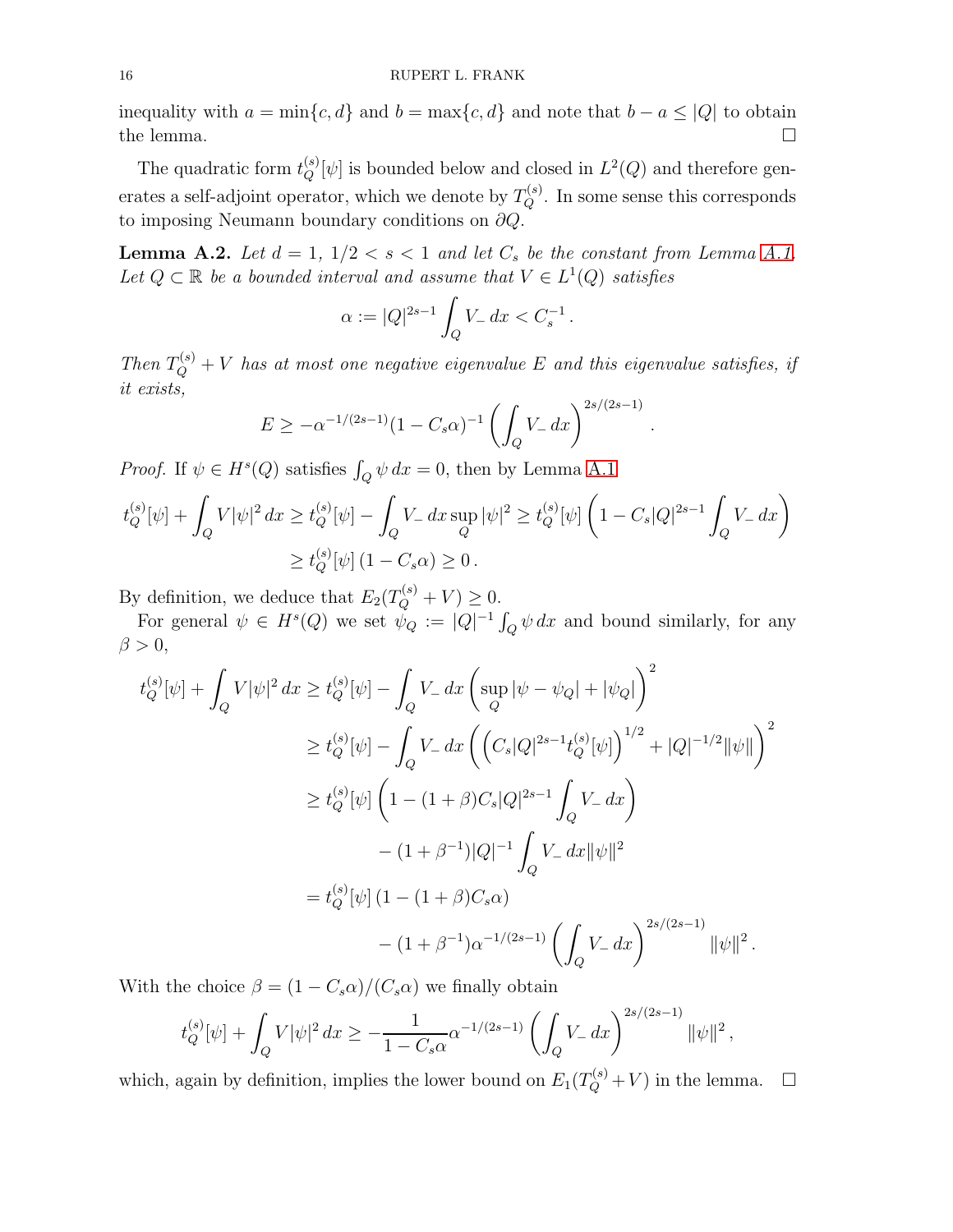*Proof of Theorem [4.2](#page-10-0) for d* = 1,  $1/2 < s < 1$ ,  $\gamma = 1 - 1/(2s)$ . Let  $C_s$  be the constant from Lemma [A.1](#page-14-0) and fix  $0 < \alpha < C_s$  to be chosen later. We claim that there are disjoint open intervals  $Q_n$  whose closed union covers supp  $V_-\$  and such that

$$
|Q_n|^{2s-1} \int_{Q_n} V_- \, dx = \alpha \qquad \text{for all } n \, .
$$

In fact, pick  $x_0 \in \mathbb{R}$  arbitrary and define  $x_{k+1}$  inductively, given  $x_k$ , as follows: If  $V_-\equiv 0$  on  $(x_k,\infty)$  we stop the procedure. Otherwise, since  $\ell \mapsto \ell^{2s-1} \int_{x_k}^{x_n+\ell} V_- dx$  is non-decreasing and unbounded, we can find  $x_{k+1} > x_k$  such that

$$
(x_{k+1} - x_k)^{2s-1} \int_{x_k}^{x_{k+1}} V_{-} dx = \alpha.
$$

Since  $(x_{k+1} - x_k)^{2s-1} \ge \alpha / \int_{x_0}^{\infty} V_- dx$ , we will eventually cover supp  $V \cap [x_0, \infty)$ . Now we repeat the same argument to the left of  $x_0$ . The  $Q_n$ 's are all the intervals  $(x_k, x_{k+1})$ .

We have

$$
\|(-\Delta)^{s/2}\psi\|^2 = a_{1,s} \iint_{\mathbb{R}\times\mathbb{R}} \frac{|\psi(x) - \psi(y)|^2}{|x - y|^{1+2s}} dx dy \ge \sum_n t_{Q_n}^{(s)}[\psi],
$$

which, by the variational principle, implies that

$$
(-\Delta)^s + V \ge \sum_n \left( T_{Q_n}^{(s)} + V_{Q_n} \right),
$$

where  $V_{Q_n}$  denotes the restriction of V to  $Q_n$ , and therefore

$$
\mathrm{Tr} \left( (-\Delta)^s + V \right)^{\frac{2s-1}{2s}} \leq \mathrm{Tr} \left( \sum_n \left( T_{Q_n}^{(s)} + V_{Q_n} \right) \right)^{\frac{2s-1}{2s}} = \sum_n \mathrm{Tr} \left( T_{Q_n}^{(s)} + V_{Q_n} \right)^{\frac{2s-1}{2s}}.
$$

According to Lemma [A.2,](#page-15-0)

$$
\text{Tr}\left(T_{Q_n}^{(s)}+V_{Q_n}\right)_-^{\frac{2s-1}{2s}} \leq \alpha^{-\frac{1}{2s}}(1-C_s\alpha)^{-\frac{2s-1}{2s}}\int_{Q_n} V_- \,dx\,.
$$

Summing over  $n$ , we obtain

Tr 
$$
((-\Delta)^s + V)^{\frac{2s-1}{2s}} \le \alpha^{-\frac{1}{2s}} (1 - C_s \alpha)^{-\frac{2s-1}{2s}} \int_{\mathbb{R}} V_- dx
$$
.

We can optimize this in  $\alpha$  by choosing  $\alpha = 1/(2sC_s)$  and obtain

$$
\operatorname{Tr}\left((-\Delta)^s + V\right)_-^{\frac{2s-1}{2s}} \le C_s^{\frac{1}{2s}} \frac{2s}{(2s-1)^{\frac{2s-1}{2s}}} \int_{\mathbb{R}} V_- \, dx
$$

This proves the theorem.  $\Box$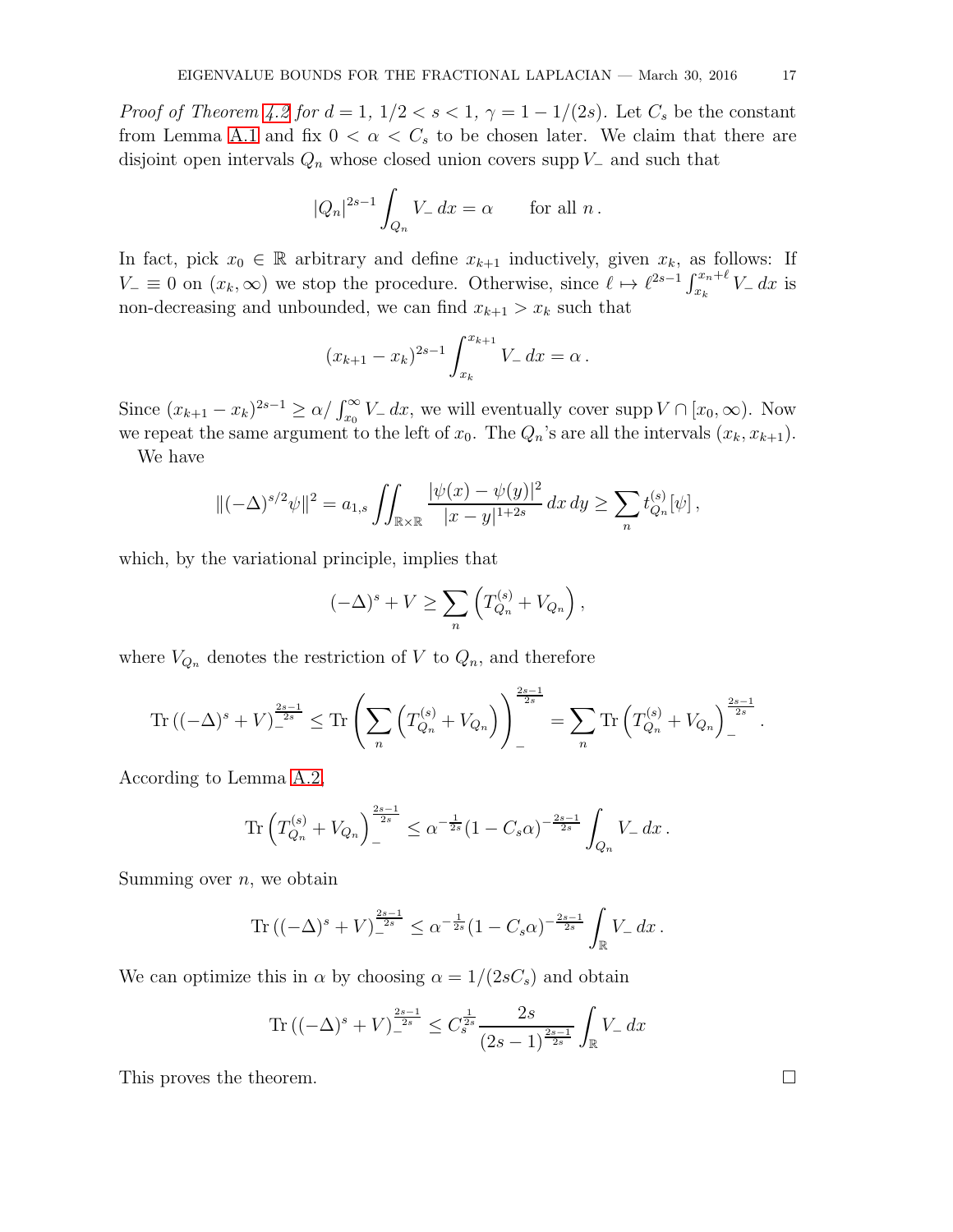#### 18 RUPERT L. FRANK

#### **REFERENCES**

- <span id="page-17-21"></span><span id="page-17-20"></span>[1] L. Acuña Valverde, *Trace asymptotics for fractional Schrödinger operators*. J. Funct. Anal. 266 (2014), no. 2, 514–559.
- <span id="page-17-22"></span>[2] L. Acuña Valverde, *Heat Content for Stable Processes in Domains of*  $\mathbb{R}^d$ . J. Geometric Anal., to appear.
- <span id="page-17-0"></span>[3] L. Acuma Valverde, R. Bañuelos, Heat content and small time asymptotics for Schrödinger operators on  $\mathbb{R}^d$ . Potential Anal. 42 (2015), no. 2, 457-482.
- <span id="page-17-16"></span>[4] F. J. Almgren Jr., E. H. Lieb, Symmetric decreasing rearrangement is sometimes continuous. J. Amer. Math. Soc. 2 (1989), no. 4, 683–773.
- <span id="page-17-3"></span>[5] R. Bañuelos, D. DeBlassie, On the first eigenfunction of the symmetric stable process in a bounded Lipschitz domain. Potential Anal. 42 (2015), no. 2, 573–583.
- <span id="page-17-5"></span>[6] R. Bañuelos, R. Latala, P. J. Méndez-Hernández, A Brascamp–Lieb–Luttinger-type inequality and applications to symmetric stable processes. Proc. Amer. Math. Soc. 129 (2001), 2997–3008.
- <span id="page-17-17"></span>[7] R. Ba˜nuelos, T. Kulczycki, The Cauchy process and the Steklov problem. J. Funct. Anal. 211 (2004), 355–423.
- <span id="page-17-18"></span>[8] R. Bañuelos, T. Kulczycki, *Eigenvalue gaps for the Cauchy process and a Poincaré inequality*. J. Funct. Anal. 234 (2006), no. 1, 199–225.
- [9] R. Bañuelos, T. Kulczycki, Spectral gap for the Cauchy process on convex, symmetric domains. Comm. Partial Differential Equations 31 (2006), no. 10-12, 1841–1878.
- <span id="page-17-15"></span><span id="page-17-7"></span>[10] R. Bañuelos, T. Kulczycki, *Trace estimates for stable processes*. Probab. Theory Related Fields 142 (2008), no. 3-4, 313–338.
- <span id="page-17-8"></span>[11] R. Bañuelos, T. Kulczycki, P. J. Méndez-Hernández, On the shape of the ground state eigenfunction for stable processes. Potential Anal. 24 (2006), no. 3, 205–221.
- [12] R. Bañuelos, T. Kulczycki, B. Siudeja, On the trace of symmetric stable processes on Lipschitz domains. J. Funct. Anal. **257** (2009), no. 10, 3329-3352.
- <span id="page-17-1"></span>[13] R. Bañuelos, P. J. Méndez-Hernández, Symmetrization of Lévy processes and applications. J. Funct. Anal. 258 (2010), no. 12, 4026–4051.
- <span id="page-17-19"></span><span id="page-17-10"></span>[14] R. Bañuelos, J. B. Mijena, E. Nane, Two-term trace estimates for relativistic stable processes. J. Math. Anal. Appl. 410 (2014), no. 2, 837–846.
- <span id="page-17-4"></span>[15] R. Bañuelos, S. Y. Yolcu, *Heat trace of non-local operators*. J. Lond. Math. Soc. (2) 87 (2013), no. 1, 304–318.
- <span id="page-17-13"></span>[16] J. Bellazzini, R. L. Frank, N. Visciglia, Maximizers for Gagliardo–Nirenberg inequalities and related non-local problems. Math. Ann. 360 (2014), no. 3-4, 653–673.
- <span id="page-17-12"></span>[17] F. A. Berezin, Covariant and contravariant symbols of operators. Math. USSR-Izv. 6 (1972), 1117–1151.
- [18] M. Sh. Birman, A. Laptev, The negative discrete spectrum of a two-dimensional Schrödinger operator. Comm. Pure Appl. Math. 49 (1996), no. 9, 967–997.
- <span id="page-17-11"></span><span id="page-17-6"></span>[19] R. M. Blumenthal, R. K. Getoor, The asymptotic distribution of the eigenvalues for a class of Markov operators. Pacific J. Math. 9 (1959), 399–408.
- <span id="page-17-2"></span>[20] K. Bogdan, B. A. Siudeja, *Trace estimates for unimodal Lévy processes*. J. Evol. Eq., to appear.
- [21] L. Brasco, G. De Philippis, B. Velichkov, Faber–Krahn inequalities in sharp quantitative form. Duke Math. J. 164 (2015), no. 9, 1777–1831.
- <span id="page-17-14"></span>[22] K. Bogdan, B. Dyda, The best constant in a fractional Hardy inequality. Math. Nachr. 284 (2011), no. 5-6, 629–638.
- <span id="page-17-9"></span>[23] R. M. Brown, The trace of the heat kernel in Lipschitz domains. Trans. Amer. Math. Soc. 339 (1993), no. 2, 889–900.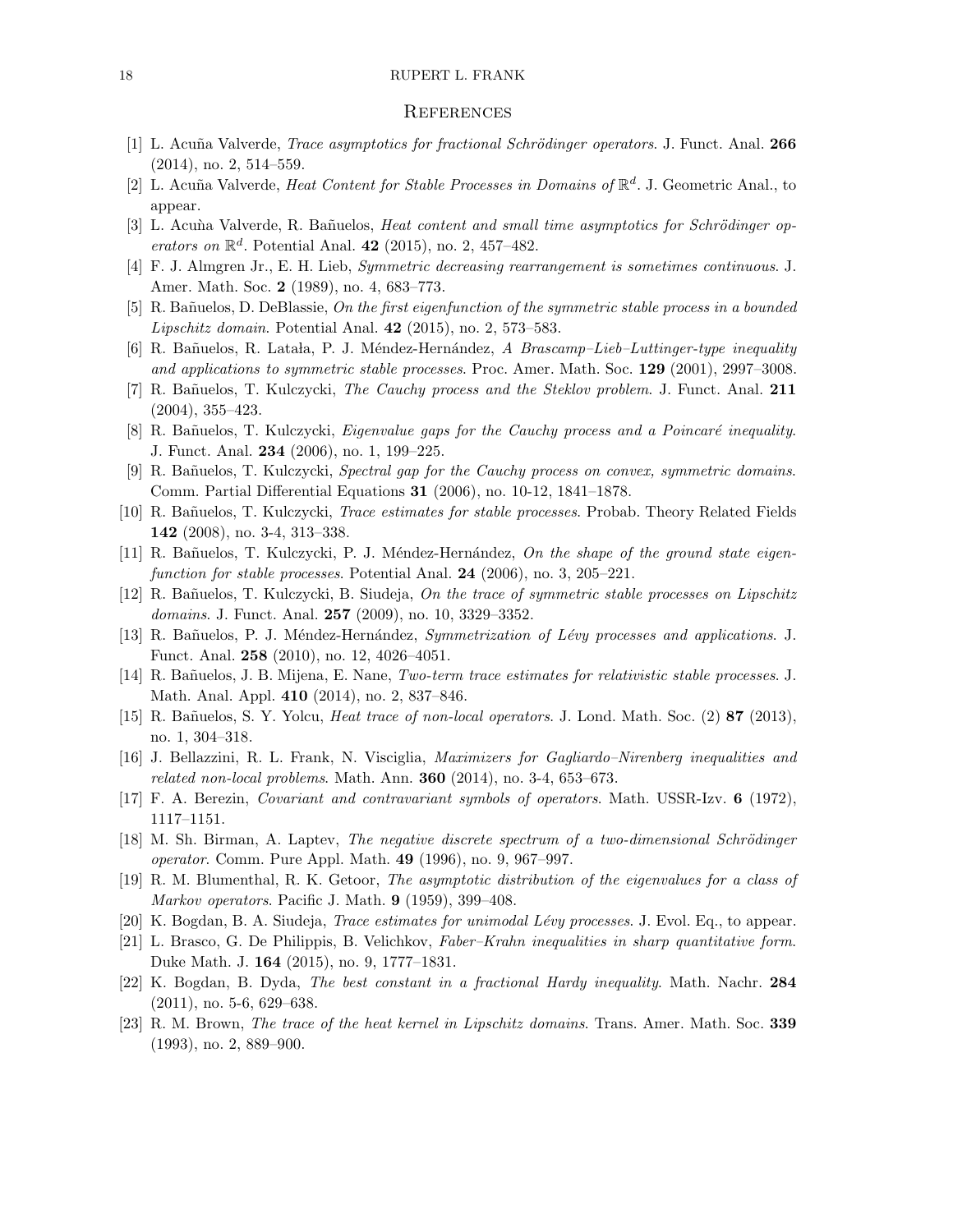- <span id="page-18-5"></span><span id="page-18-4"></span>[24] A. Burchard, H. Hajaiej, Rearrangement inequalities for functionals with monotone integrands. J. Funct. Anal. 233 (2006), no. 2, 561–582.
- <span id="page-18-0"></span>[25] E. A. Carlen, R. L. Frank, E. H. Lieb, Stability estimates for the lowest eigenvalue of a  $Schrödinger operator. Geom. Funct. Anal. 24 (2014), no. 1, 63–84.$
- <span id="page-18-11"></span>[26] R. Carmona, W. C. Masters, B. Simon, *Relativistic Schrödinger operators: asymptotic behavior* of the eigenfunctions. J. Funct. Anal. 91 (1990), no. 1, 117–142.
- <span id="page-18-3"></span>[27] L. Caffarelli, L. Silvestre, An extension problem related to the fractional Laplacian. Comm. Partial Differential Equations 32 (2007), no. 7-9, 1245–1260.
- <span id="page-18-8"></span>[28] Z.-Q. Chen, R. Song, Two-sided eigenvalue estimates for subordinate processes in domains. J. Funct. Anal. 226 (2005), no. 1, 90–113.
- <span id="page-18-19"></span>[29] Z.-Q. Chen, R. Song, Continuity of eigenvalues of subordinate processes in domains. Math. Z. 252 (2006), no. 1, 71–89.
- <span id="page-18-20"></span>[30] A. Dall'Acqua, S. Fournais, T. Ø. Sørensen, E. Stockmeyer, Real analyticity away from the nucleus of pseudorelativistic Hartree-Fock orbitals. Anal. PDE 5 (2012), no. 3, 657–691.
- [31] A. Dall'Acqua, S. Fournais, T. Ø. Sørensen, E. Stockmeyer, Real analyticity of solutions to Schrödinger equations involving a fractional Laplacian and other Fourier multipliers. In: XVIIth International Congress on Mathematical Physics, 600–609, World Sci. Publ., Hackensack, NJ, 2014.
- <span id="page-18-16"></span><span id="page-18-1"></span>[32] I. Daubechies, An uncertainty principle for fermions with generalized kinetic energy. Comm. Math. Phys. 90 (1983), no. 4, 511–520.
- <span id="page-18-9"></span>[33] E. B. Davies, Some norm bounds and quadratic form inequalities for Schrödinger operators. II. J. Operator Theory 12 (1984), no. 1, 177–196.
- <span id="page-18-7"></span>[34] R. D. DeBlassie, *Higher order PDEs and symmetric stable processes*. Probab. Theory Related Fields 129 (2004), no. 4, 495–536. Correction: ibid., 133 (2005), no. 1, 141–143.
- <span id="page-18-17"></span>[35] R. D. Deblassie, P. J. Méndez-Hernández,  $\alpha$ -continuity properties of the symmetric  $\alpha$ -stable process. Trans. Amer. Math. Soc. 359 (2007), no. 5, 2343–2359.
- <span id="page-18-18"></span>[36] B. Dyda, R. L. Frank, Fractional Hardy–Sobolev–Maz'ya inequality for domains. Studia Math. 208 (2012), no. 2, 151–166.
- <span id="page-18-14"></span>[37] B. Dyda, A. Kuznetsov, M. Kwaśnicki, *Eigenvalues of the fractional Laplace operator in the unit* ball. Preprint, [arXiv:1509.08533.](http://arxiv.org/abs/1509.08533)
- <span id="page-18-21"></span>[38] T. Ekholm, R. L. Frank, On Lieb–Thirring inequalities for Schrödinger operators with virtual level. Comm. Math. Phys. 264 (2006), no. 3, 725–740.
- <span id="page-18-2"></span>[39] L. Erdős, S. Fournais, J. P. Solovej, *Relativistic Scott correction in self-generated magnetic fields*. J. Math. Phys. 53 (2012), no. 9, 095202, 26 pp.
- <span id="page-18-15"></span>[40] C. Fefferman, R. de la Llave, Relativistic stability of matter. I. Rev. Mat. Iberoamericana 2 (1986), no. 1-2, 119–213.
- <span id="page-18-13"></span>[41] R. L. Frank, A simple proof of Hardy–Lieb–Thirring inequalities. Comm. Math. Phys. 290 (2009), no. 2, 789–800.
- [42] R. L. Frank, L. Geisinger, Two-term spectral asymptotics for the Dirichlet Laplacian on a bounded domain. In: Mathematical results in quantum physics, P. Exner (ed.), 138–147, World Sci. Publ., Hackensack, NJ, 2011.
- <span id="page-18-10"></span>[43] R. L. Frank, L. Geisinger, Refined semiclassical asymptotics for fractional powers of the Laplace operator. J. Reine Angew. Math. 712 (2016), 1–37.
- <span id="page-18-12"></span>[44] R. L. Frank, L. Geisinger, Semi-classical analysis of the Laplace operator with Robin boundary conditions. Bull. Math. Sci. 2 (2012), no. 2, 281–319.
- <span id="page-18-6"></span>[45] R. L. Frank, E. Lenzmann, Uniqueness of non-linear ground states for fractional Laplacians in R. Acta Math. 210 (2013), no. 2, 261–318.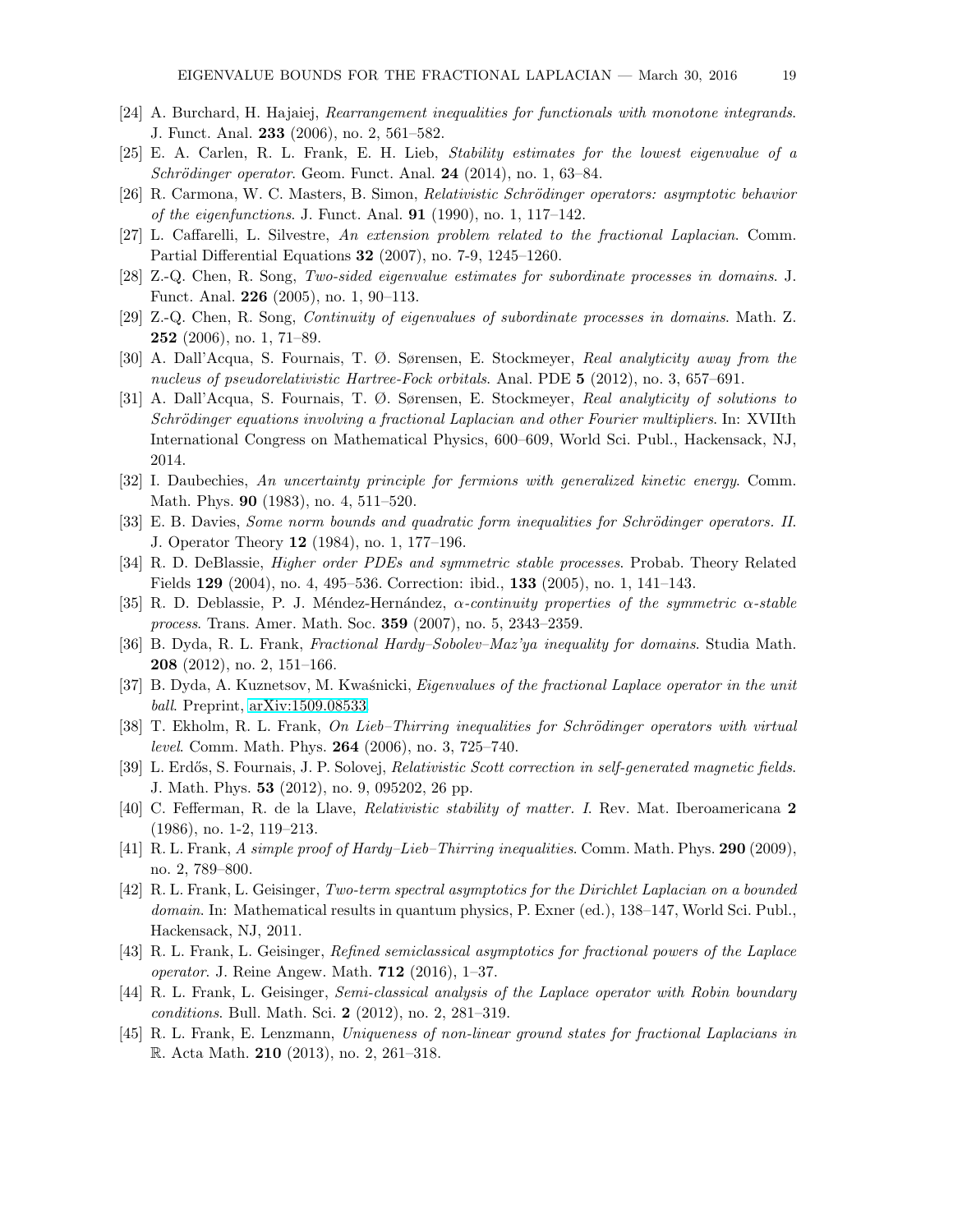- <span id="page-19-14"></span><span id="page-19-4"></span>[46] R. L. Frank, E. Lenzmann, L. Silvestre, Uniqueness of radial solutions for the fractional Laplacian. Comm. Pure Appl. Math., to appear. Preprint: [arXiv:1302.2652](http://arxiv.org/abs/1302.2652)
- <span id="page-19-13"></span>[47] R. L. Frank, E. H. Lieb, R. Seiringer, Stability of relativistic matter with magnetic fields for nuclear charges up to the critical value. Comm. Math. Phys. 275 (2007), no. 2, 479–489.
- <span id="page-19-15"></span>[48] R. L. Frank, E. H. Lieb, R. Seiringer, *Hardy–Lieb–Thirring inequalities for fractional Schrödinger* operators. J. Amer. Math. Soc. 21 (2008), no. 4, 925–950.
- [49] R. L. Frank, E. H. Lieb, R. Seiringer, Equivalence of Sobolev inequalities and Lieb–Thirring inequalities. In: XVIth International Congress on Mathematical Physics, 523–535, World Sci. Publ., Hackensack, NJ, 2010.
- <span id="page-19-16"></span><span id="page-19-1"></span>[50] R. L. Frank, M. Loss, Hardy–Sobolev–Maz'ya inequalities for arbitrary domains. J. Math. Pures Appl. (9) 97 (2012), no. 1, 39–54.
- <span id="page-19-20"></span>[51] R. L. Frank, R. Seiringer, Non-linear ground state representations and sharp Hardy inequalities. J. Funct. Anal. 255 (2008), no. 12, 3407–3430.
- <span id="page-19-2"></span>[52] R. L. Frank, H. Siedentop, S. Warzel, The ground state energy of heavy atoms: Relativistic lowering of the leading energy correction. Comm. Math. Phys. 278 (2008), no. 2, 549–566.
- <span id="page-19-21"></span>[53] N. Fusco, F. Maggi, A. Pratelli, Stability estimates for certain Faber–Krahn, isocapacitary and Cheeger inequalities. Ann. Sc. Norm. Super. Pisa Cl. Sci. (5) 8 (2009), no. 1, 51–71.
- <span id="page-19-5"></span>[54] A. M. Garsia, E. Rodemich, H. Rumsey Jr., A real variable lemma and the continuity of paths of some Gaussian processes. Indiana Univ. Math. J. 20 (1970/1971) 565–578.
- <span id="page-19-10"></span>[55] L. Geisinger, A short proof of Weyl's law for fractional differential operators. J. Math. Phys. 55 (2014), no. 1, 011504, 7 pp.
- [56] B. Helffer, D. Robert, Calcul fonctionnel par la transformation de Mellin et opérateurs admissibles. J. Funct. Anal. 53 (1983), no. 3, 246–268.
- <span id="page-19-0"></span>[57] I. W. Herbst, Spectral theory of the operator  $(p^2 + m^2)^{1/2}Ze^2/r$ . Comm. Math. Phys. 53 (1977), no. 3, 285–294.
- <span id="page-19-12"></span>[58] D. Hundertmark, Some bound state problems in quantum mechanics. In: Spectral theory and mathematical physics: a Festschrift in honor of Barry Simon's 60th birthday, 463–496, Proc. Sympos. Pure Math., 76, Part 1, Amer. Math. Soc., Providence, RI, 2007.
- <span id="page-19-9"></span>[59] V. Ja. Ivrii, The second term of the spectral asymptotics for a Laplace-Beltrami operator on manifolds with boundary. Functional Anal. Appl. 14 (1980), no. 2, 98–106.
- <span id="page-19-19"></span><span id="page-19-17"></span>[60] K. Kaleta, Spectral gap lower bound for the one-dimensional fractional Schrödinger operator in the interval. Studia Math. 209 (2012), no. 3, 267–287.
- <span id="page-19-3"></span>[61] K. Kaleta, T. Kulczycki, *Intrinsic ultracontractivity for Schrödinger operators based on fractional* Laplacians. Potential Anal. 33 (2010), no. 4, 313–339.
- [62] J. B. Keller, Lower bounds and isoperimetric inequalities for eigenvalues of the Schrödinger equation. J. Mathematical Phys.  $2$  (1961), 262–266.
- <span id="page-19-18"></span>[63] T. Kulczycki, On concavity of solutions of the Dirichlet problem for the equation  $(-\Delta)^{1/2}\varphi = 1$ in convex planar regions. J. Eur. Math. Soc., to appear.
- <span id="page-19-7"></span>[64] T. Kulczycki, M. Kwaśnicki, J. Małecki, A. Stos, Spectral properties of the Cauchy process on half-line and interval. Proc. Lond. Math. Soc.  $(3)$  101  $(2010)$ , no. 2, 589–622.
- <span id="page-19-8"></span>[65] M. Kwaśnicki, Spectral analysis of subordinate Brownian motions on the half-line. Studia Math. 206 (2011), no. 3, 211–271.
- <span id="page-19-6"></span>[66] M. Kwaśnicki, *Eigenvalues of the fractional Laplace operator in the interval.* J. Funct. Anal. 262 (2012), no. 5, 2379–2402.
- <span id="page-19-11"></span>[67] A. Laptev, Dirichlet and Neumann eigenvalue problems on domains in Euclidean spaces. J. Funct. Anal. 151 (1997), no. 2, 531–545.